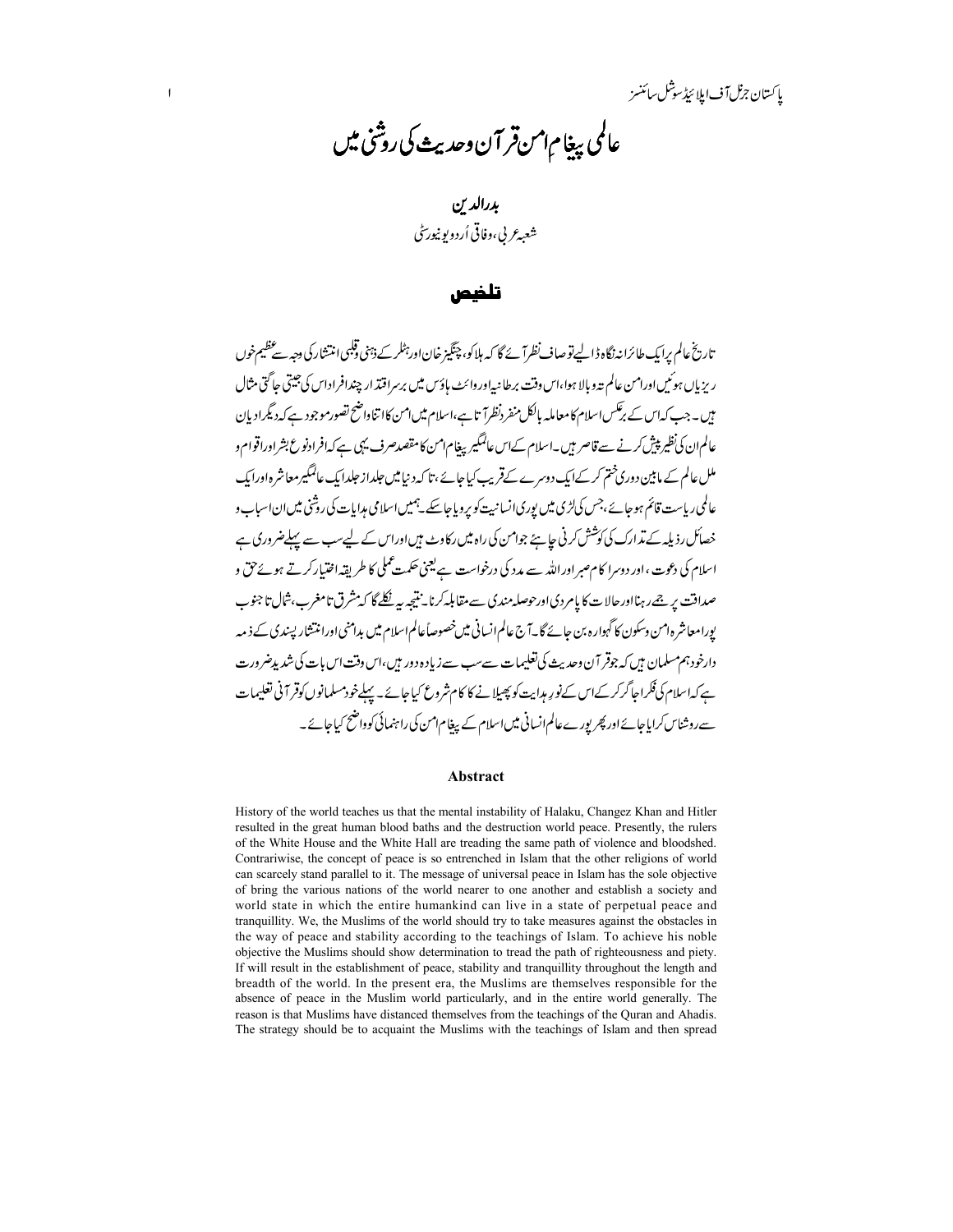عالمي بيغام امن قر آن وحديث کي روشني ميں

these teachings among other nations of the world. The consequence will be the Universal peace, stability and tranquillity.

آج جب ہم اقوام عالم پرنگاہ ڈالتے ہیں،تو مختلف اذینوں اورتکلیفوں میں گردش کرتی مختلف تصاویرنظرآ تی میں،ان تصاویر کا سب سےاذیت ناک پہلو ہ<sub>ی</sub>ے کہ دنی<u>ا ک</u>مختلف ممالک میں دہشت گردی قبل وغارتگری اورفتنہ و فساد کا چرجا ہے،مشرق ہو یامغرب،شال ہو یا جنوب، ہرجگہ اور ہرطرف دہشت کاایک ساں ہے،امن وسکون ماضی بن گیا ہےاور حال دستنقبل،دہشت اورخوف میں جکڑ اہوا ہے، بالخصوص عالم اسلام میں ایک حوصلۃُ مکن تصوریہ با منے آتی ہے،مقبوضہ شمیر میں بھارتی فوج خودارادیت کامطالبہ کرنے والے وام کونشانہ تتم بنارہی ہے،فلسطین کی سرز مین کے کو چہ دبازارنو جوانوں کےلہو سے ننگین ہور ہے ہیں،افغانستان! پنی آ زادیااورخودمختاری کی حدوجہد میں تاریخ ساز معر کے میں ابھی تک آ زادی کی نوید جانفزاسےمحروم ہے،شام وعراق اورمصرکی زمین کو بچوں ، بوڑھوں اورخوا تین کے بے گناہ خون سے نہلایا گیا، برما میں توحید کے ماننے والوں کوصفحہ جستی سے مٹانے کی کوشش کی جارہی ہے،دوسری طرف اقوام پتھرہ کی قرار دادیں نصف صدی سے معرض التوامیں پڑی ہیں۔

ان تمام تر معاندانہ،مخالفانہ اور دشمنانہ سازشوں اور کارروائیوں کے پس پردہ جو جذبہ کارفر ما ہے، وہ ہے اسلام دشنی اورتقابلی عصبیت ،افسوں کی بات ہے کہ اس عصبیت اور دشنی کا مظاہرہ اسلام دشمن قو توں کی شروع سے عادت ہے،مقصدصرف مسلمانوںاوراسلام کی تحقیر وتذلیل اور بدنام کرنا ہے،ان سازشی عناصر کاانتہا پسندی میں کر دار کیا ہے،ایک طائرانہ نگاہاس ربھی ڈال کیجیے۔

غيرمسلم اقوام دملل اورانتها پسندي

عيسائت اورانتهايسندي موجودہ عیسائیت کی نمایاںخصوصات میں سےایک انتہا پسندی ہے،اور یہان کی جدیداختر اعات میں سے ایک ہے، جب کہ تحریف انجیل سے پہلےعیسائیت امن کاعلمبر دارتھی،انتہا پسندی کےسلسلہ میں اس مذہب کے کیا اصول دضوابط بين،ملاحظ فر ما ئىس: موجود ہ عیسائیت میں دوسرے مذاہب کو څتم کرنے کا پیغام ملتاہے، چنانچہ ڈاکٹر مبارک علی رقمطراز میں: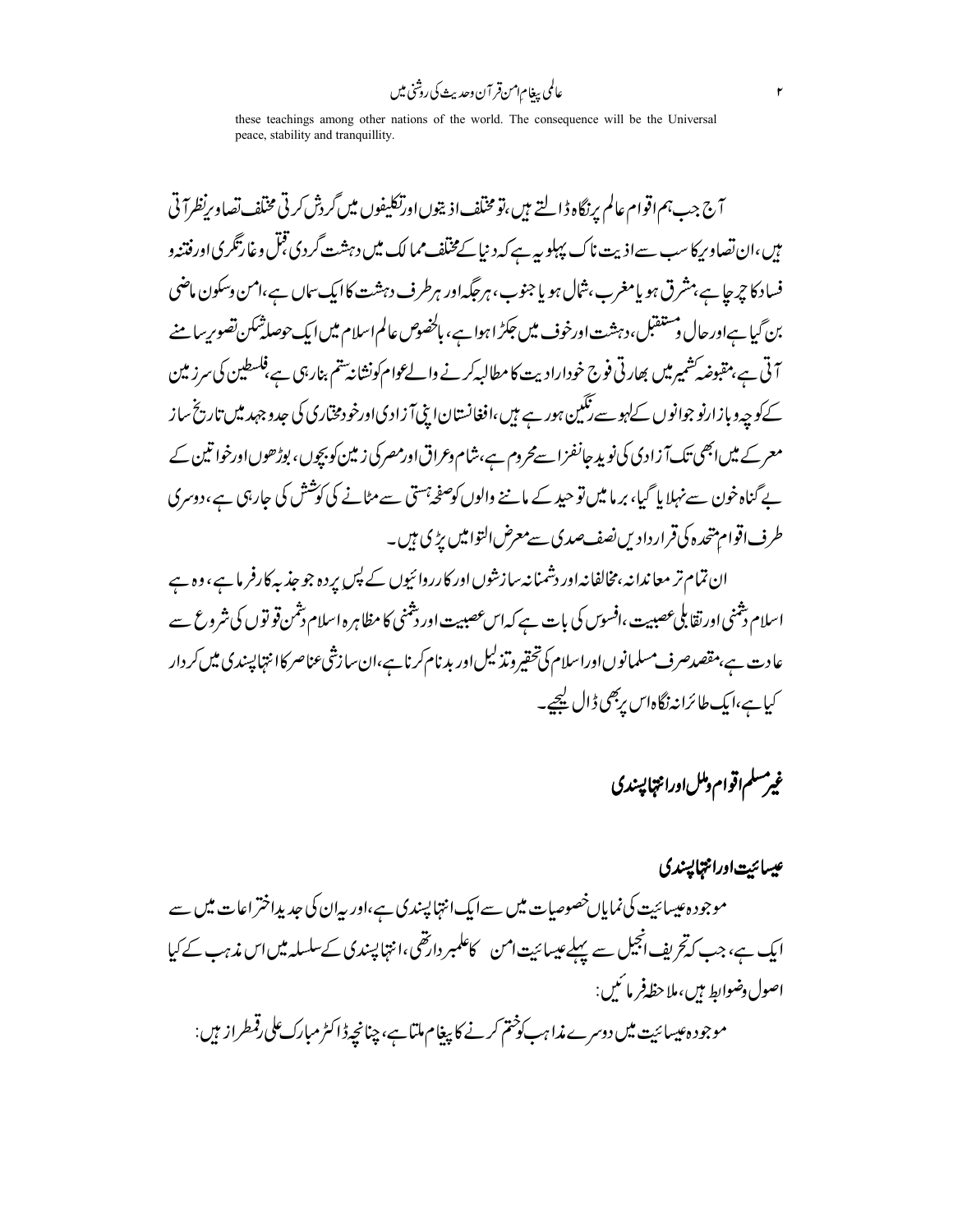بدرالدين

یانچویںصدی عیسوی میں چرچ کا پیشن تھا کہ دوسرے مذاہب اورعقا ئدکوختم کر دیا جائے ، وہ لوگ جو عیسائی نہیں تھےایک قانون کےتحت ان کی جائیداد ضبط کر کےان کی سزا''موت'' تجویز ہوئی ۔ا انتہا پسندی کےسلسلہ میں موجود ہ عیسائی مذہب *کے نظر*یات میں سےایک *نظریہ' عدم بر*داشت''اور'<sup>، ظ</sup>لم و جر'' ہے،عدم برداشت کےسلسلہ میں عیسائیوں کی تاریخ انتہائی تاریک ہے،آ ۓ پلائی کی بعثت سےقبل سےاب تک عیسائیوں نےظلم و جبر کی جو داستانیں رقم کیں ، وہ کسی سے ڈھکی چھپی نہیں ،مولا ناابوالحس علی ندوی رحمہ اللہ لکھتے ہیں کہ:

تاریخ ہسپانیہاور سانحہ تقوط غرناطہ کی تاریخ کا مطالعہ بتا تا ہے کہ عیسائیت کو پورپ میں مسلمانوں کا وجود بر داشت نه تھا، کیا ہہ پیچنہیں کہ وہاں مسلمانوں کااپیاقتل عام ہوا کہ ان ممالک میں مسلمانوں کا نام لیوا کوئی بھی باقی نہیں ر ہا؟ کیا ہہ پیچنہیں یونان ک<u>ی ا۸۲ا</u>ء کی بغاوت میں مسلمانوں کواس *طرح قتل کیا گیا کہ ا*ن کا نام ونشان مٹ گیا ج بیرتو تصویر کا ایک رخ تھا،جب کہ اگر ہم تاریخ کے اوراق کی ورق گردانی کریں تو موجودہ پوری تاریخ عیسائیت اسی قسم کی سفا کیت سے *جر*ی نظرآ تی ہے، چنانچہ علا م<sup>ش</sup>بلی نعمانی کے بقول:

عیسائیوں کے بادر یوں کےاسقف اعظم نے انتہاپپندی کے منتیجے میں جوسفا کیاں کی ہیں ،زبان ان کے بیان سے قاصر ہے،ایک مرتبہاس نے اپنے مریدوں کو ساتھ لے کرغیر مسلح یہودیوں برحملہ کر کے ان کوجلا دطن کر دیا اوران کی عبادت گا ہوں کوز مین بوں کر دیا، بیرواقعات ایسے میں کہان کے ذکر سےقلم اب بھی لرز تا ہے' سے جب عیسائیوں نے بیت المقدس فتح کیا تو ان کےاس وقت کے مظالم کی تصویریشی مشہورانگریز مورخ'' اسٹینلےلین پول''نےاس انداز سے کی کہ:

صلیبی سابی ملک میں اس طرح تھسے،جیسے سی برانی لکڑی میں پنچ ٹھو گئے' ہیں اسی طرح موجودہ عیسائی مذہب حضرت عیسی علیہ السلام کی رسالت کا اقرار کرنے کے با وجود ان کے سکھائے ہوئے احکامات اوران کے دیےہوئے بیغام پرعمل نہیں کرتااور یہی اس مذہب کا دطیر ہ ہے، جواس مذہب میں انتہا پسندی کویروان چڑ ھا تاہے، چنانچہ''مقالات سیرت''میں ہے کہ: عیسائی اپنے نبی کی پیغام کی بھی نفی کرتے ہیں اوراپنے مخالفین کوکسی طور پر برداشت کرنے کے لیے تیار نہیں۔ <u>ھ</u>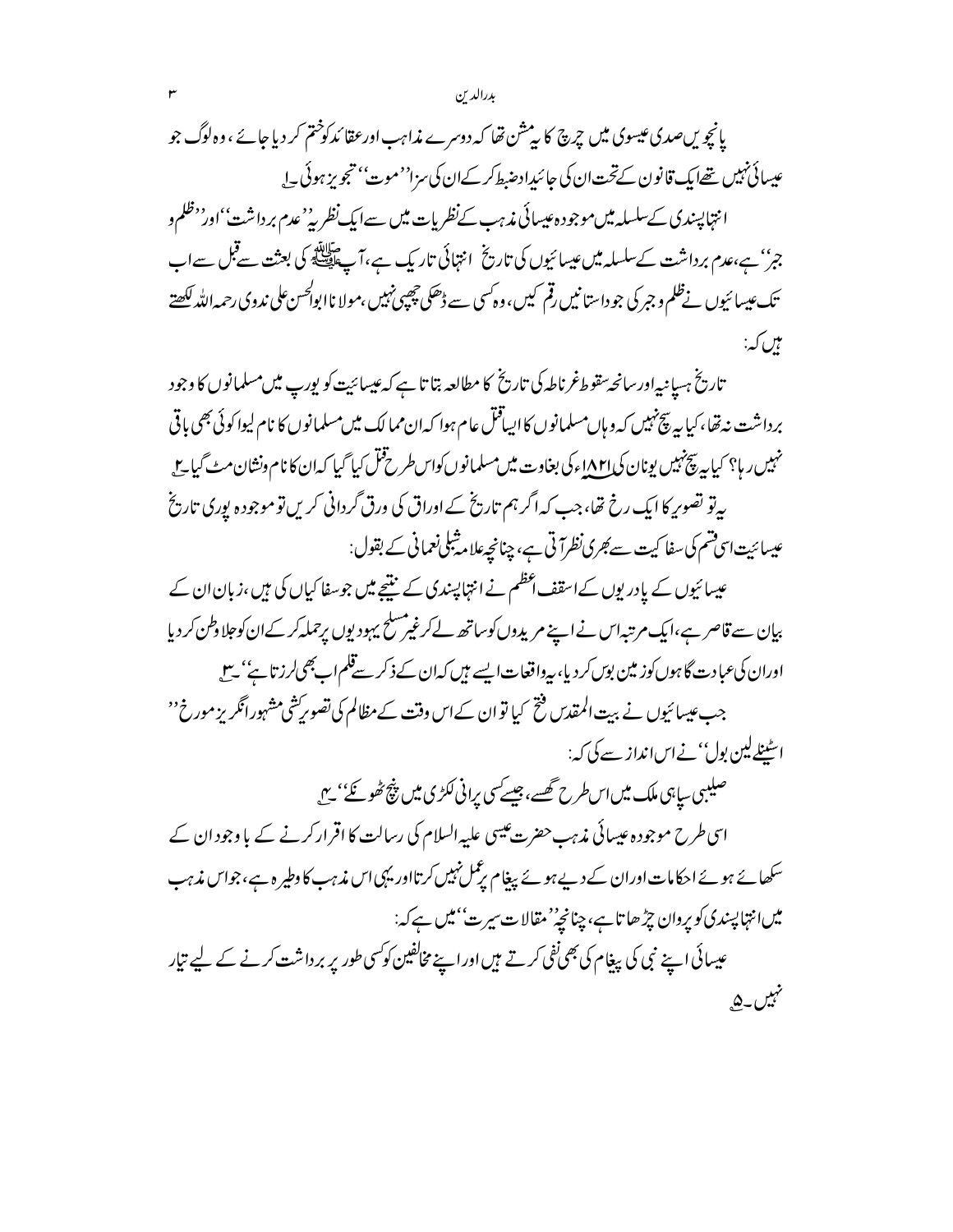عالمي بيغام امن قر آن وحديث كي روشي ميں

عیسائیوں کااپنےمحسنوں پر بجائےاحسان کےسفا کیت کاسلوک تاریخ کےصفحات پر ہمیشہ نمایاں رہےگا، چنانچەلارڈ بشپ نے سرز مین اندلس کوعر بوں کے وجود سے پاک صاف کرنے کے لیے رتبجو پر پیش کی کہ: جوعرب د پن مسیح قبول نہ کریں،اسے قبل کر دیاجائے''۔ <u>۲</u>٫

اور سفا کیت کا پہ المناک پہلو ماضی قریب میں اس وقت پیش آیا، جب حی ۱۶۳ ء میں ہرقل نے عیسائی پادر یوں اور مذہبی رہنماؤں کی ایمایر یہود یوں سے انتقامی جذبات کےتحت بدترین انتقام لیا، چنانچہ مولا ناابوا*کحس ع*لی ندویؒفر ماتے ہیں کہ:

ہرقل نے یہودی مفتوحین کااس طرح قتل عام کیا کہ رومی مملکت میں صرف وہ یہودی پیج سکے جو ملک حچھوڑ کے چلے گئے''۔ بچ

<del>آج بھی صلیبی جنگ کے خاتمہ کے بعد سے مغربی عی</del>سائیت نے اسلام،امت مسلمہ اور عالم اسلام پر یلغار کی ایک مستقل مہم شروع کر رکھی ہے، یہ ہم بیک وقت ساسی واستعاری پہلو سے بھی ہے اورفکری ونظریاتی جہت سے بھی،خلافت عثانیہ کاسقوط اور مسلم مما لک کی چھوٹی حچھوٹی ٹکڑیوں میں تفسیم عالم اسلام پر سیاسی اعتبار سے ایک ایسی کاری ضرب تھی جس کے زخم سےآج تک امت مسلمہ لہولہان ہے،دوسری طرف مستشرقین اورمغر پی عیسائی مبلغین نے اسلام کے بنیادی افکار،شریعت اسلا میہ کے مآخذ ،اسلامی تاریخ ،شرعی قوانین اوراسلام سے متعلق ایک ایک چیز کو نشانه بنایااورغلط<sup>ف</sup>هیبوںاور بروپیگینڈ وں کی ایک ایپی طویل و*عریض عم*ارت کھڑی کردی کہ<sup>جس</sup> کی بدولت بورامعاشرہ ان مغالطہانگیز یوں کے دام سےنہیں نکل سکتا،مسلمانوں کےخلاف ایک ایپی تحریک شروع کی ، جو بیک وقت سایپی بھی ہےاورفکری بھی،جس میں کشور کشائی اور قبضہ گیری بھی ہےاور مظلوم کو خالم ثابت کرنے اوراخلا قی سطح پرانہیں ذلیل کردینے کی سازش بھی، چنانچہ اس وقت صورتحال ہیرہے کہ امریکہ اور اس کے اتحادی پہلے تو مسلمانوں اور بالواسطه اسلام پر دہشت گر دی کاالزام لگاتے ہیں ، پھر باری باری مخلف مسلم ملکوں کو تتعیین طور پرنشانہ بنا کرحملہ کرتے میں، پھرو ہاں قتل دخون کا باز ربھی گرم ہوتا ہے، بڑے پیانے برانسانی حقوق بھی تلف کیے جاتے ہیں،اورانہیں کوظالم اوردہشت گردبھی قراردیاجا تاہے۔

يهوديت اورانتمايسدي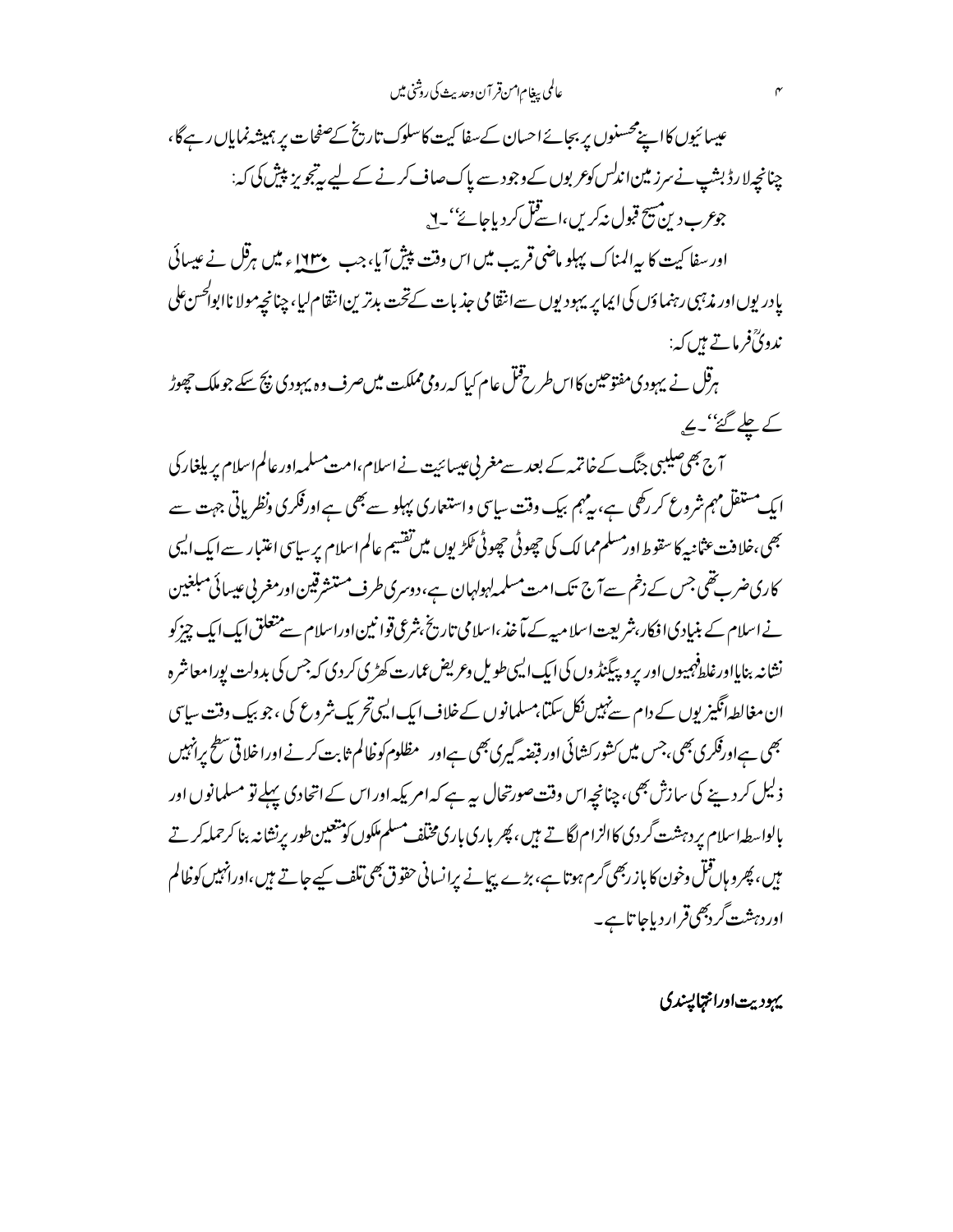یہودی مذہب کی سفا کیت اورانتہا پسندی''عیسائی سفا کیت'' سے بھی بڑ ھ کر ہے، چنانچے چپٹم فلک نے دیکھا اورقر آن نے بتلایا کہ: قوم یہود نے پیغیمروں کوجھٹلایا،انہیں نکالیف دیںاوران کے قتل کے در پے ہوگئی،ارشاد باری تعالى ہے:

ترجمہ:اوروہ ناحق انبیاءَ لیہم السلام کول کرتے تھے۔ ۸<sub>۰</sub> ایک اور مقام برقر آن کریم نے یہود پوں کی ضلالت وگمراہی اور ناحق قُل انبیا کا تذکر ہ ان الفاظ میں کیا: ''تر جمہ: بےشک جولوگ اللہ کی آیتوں کوجھٹلا تے ہیں اورنبیوں کوناحق قتل کرتے ہیں ،اورانصاف کی تلقین کرنے والےلوگوں کو پھی قبل کرتے ہیں،ان کودرد ناک عذاب کی''خوشخبر ک<sup>ی'</sup> سناد وٗ' ۔9 یہ ارْ )آيت كي تفسير ميْن مفتى مجرشفيع عثاثي قمطراز بين كه:

اب ان آیا ت میں یہود کے بعض خاص احوال کا بیان ہے ......اس آیت کی تفسیر میں خودحضور اقتلے ہے مروی ہے کہ بنی اسرائیل نے تینتالیس نبیوں کوایک وقت میں قتل کیا،ان کی نصیحت میں ایک سوستر بزرگ کھڑے ہوئے،اسی دنان کا کام بھی تمام کر دیا''۔ وا

حضرت موتی علیہ السلام اوران کے بعدکوئی ایپا نبی نہیں ،جس نے بہودیت کی سنگ د لی کا سامنا نہ کیا ہو، یہودیوں کی یوری مذہبی تاریخ جبر وتشدد قبل وغارتکیری اورانتہا پسندی سےعبارت ہے، ہرحق کے داعی کوانہوں نے قبل کرنے کی کوشش کی ، یہی دجہ ہے کہ قر آن نے گا ہے لگا ہےان کی ان سازشوں کااعلان کیا،اس کےعلاوہ یہود یوں کی سب سے بڑی انتہا پسندی بیٹھی کہ انہیں جس چیز سے منع کیاجا تاوہی کام کرتے ،ان با توں کے باوجودانہیں اپنے اوپر اتنازعم تھا کہ وہ انبیاءکی اولا دہونے کے ناطے پیربحوی کیا کرتے:

> ترجمہ: ہم اللہ کے بیٹے اوراس کے پسندیدہ ہیں''۔ال اس آيت كي تفسير ميں مفتي محتشفيع عثاثي رقمطراز ميں كہ:

مطلب بی<sup>ر</sup> علوم ہوتا ہے کہ ہم چونکہ انبیاء کیپہم السلام کی اولا دیبی؛اس لیےاللہ تعالی کے ہاں ہماری ایک خصوصیت ہے کہ ہم گناہ بھی کریں تواس پراتنی ناراضی نہیں ہوتی جتنی دوسروں پرہوتی ہے'' بے ل یہود کے بزعم چونکہ دین موسوی منسوخ نہیں ہے،اس لیےان کا پیردعوی بھی تھا کہ اگر ہم کسی نافر مانی کی دجہ سے دوز خ میں چلےبھی گئے تو پھر نکال لیے جا ئمیں گے، بہود کےاس زعم فاسد کوقر آ ن کریم نے یوں ذکر فرمایا: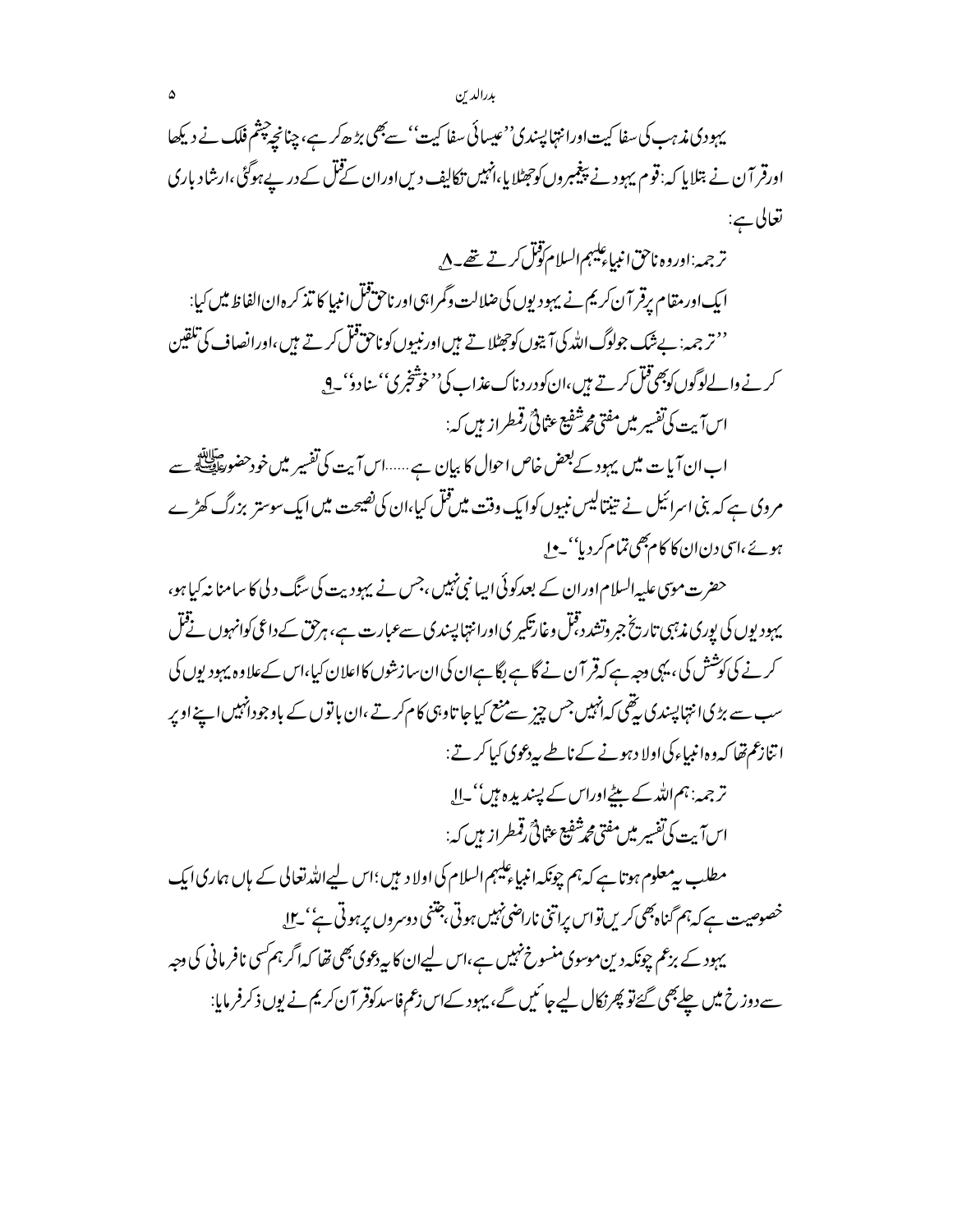### عالمي بيغام امن قر آن وحديث كي روشي ميں

تر جمہ:ہمیں آگ ہرگزنہیں چھوپے گی بگر چندروز بے لا

الغرض! بہودیت کے بارے میں بیرکہہ سکتے ہیں کہ ان کی پوری تاریخ انتہا پسندی سے پر ہے،انہوں نے دہشتگر دی کےمختلف طریقے اختیار کیے،ایسے مقامات کوحملوں کے لیپنتخ کیا جہاں زیادہ سے زیاد ڈقل وغارتگیر ی ہو سکے،گر حا گھر وں کو بتاہ کیا،لوگوں کےا سمٹھےہونے کی جگہ کوجلا دیااورفلسطین کی سرز مین سےعرب کو بے دخل کیا،صرف اسی پراکتفانہیں کیا، بلکہ مسلمانوں کےقبلہ اول'' بیت المقدس'' پربھی قابض ہو گئے ،اور تا حال وہاںظلم و جبر کی وہ داستا نیں رقم کیں کہ جس کی تپش سے تاریخ کےاوراق بھی جھلس جائمیں،اسرائیل نے فلسطینی مسلمانوں پرا بسے مظالم روا رکھے ہیں کہ شاید درندے بھی انہیں دیکھ کر شرمسار ہوئے ہوں گے بیکن! کو ئی انہیں یہودی دہشت گردنہیں کہتا،البیتہ اگرفکسطینی مسلمان ظلم کےخلاف آ واز اٹھا <sup>ک</sup>یں ،تو پ کے گولوں کے مقابلے میں پتھر پھینکیں اور ہولناک میزائلوں کے جواب میں غلیل استعمال کریں تو وہ دہشت گر دکہلا ئے جاتے ہیں۔

ہندومت اورانتمایسندی ہندو مذہب کی مذہبی تعلیمات کی بنیا دطبقات پر ہے، یہی دجہ ہے کہ ہندؤوں میں طبقاتی تقسیم بہت زیادہ ہے، ہندو مذہب کی قانونی کتاب''منوشاستر'' کے نام سےمشہور ہے،اسےمنوحی نے مرتب کیا،اس کے چند پہلو ملاحظہ کریں،تا کہ ہندوَوں کی ذہنیت، مذہبی تقسیم اوران کے''انتہا پیندانہٗ'عزائم سامنےآ' سکیں۔ ان کےمطابق'' د نیامیںسب سےافضل'' برہمن'' ہے''، برہمن خواہ عالم ہو یا نہ ہو، بڑا'' دیوتا'' ہے،اگر چہ برہمن د نیاوی کاموں میں بہت سی غلطیاں کرتا ہے،تاہم''ایثور'' کے جاننے والے ہونے کی دجہ سے یو جے جانے کے قابل ہے،زنابالجبر کی سزاقطع <sup>د ع</sup>ضوتناسل' ہے،لیکن برہمن کو بی<sup>ہ</sup> زانہیں ملنی جا ہی<sup>ں'</sup> یہ ا ہندو مذہب کے دوسرے مذہبی پیشوا وَں کے الفاظ میں بھی انتہا پسندی اورقس وغارتگیری کی ترغیب ملتی ہے ،سوامی دیا نند کےالفاظ دیکھیے : ''برہمن کے مخالفین کوزندہ7 گ میں جلادو''۔4ا<sub>ہ</sub>

ڈاکٹر کشوراوبلی مدام کہتا ہے: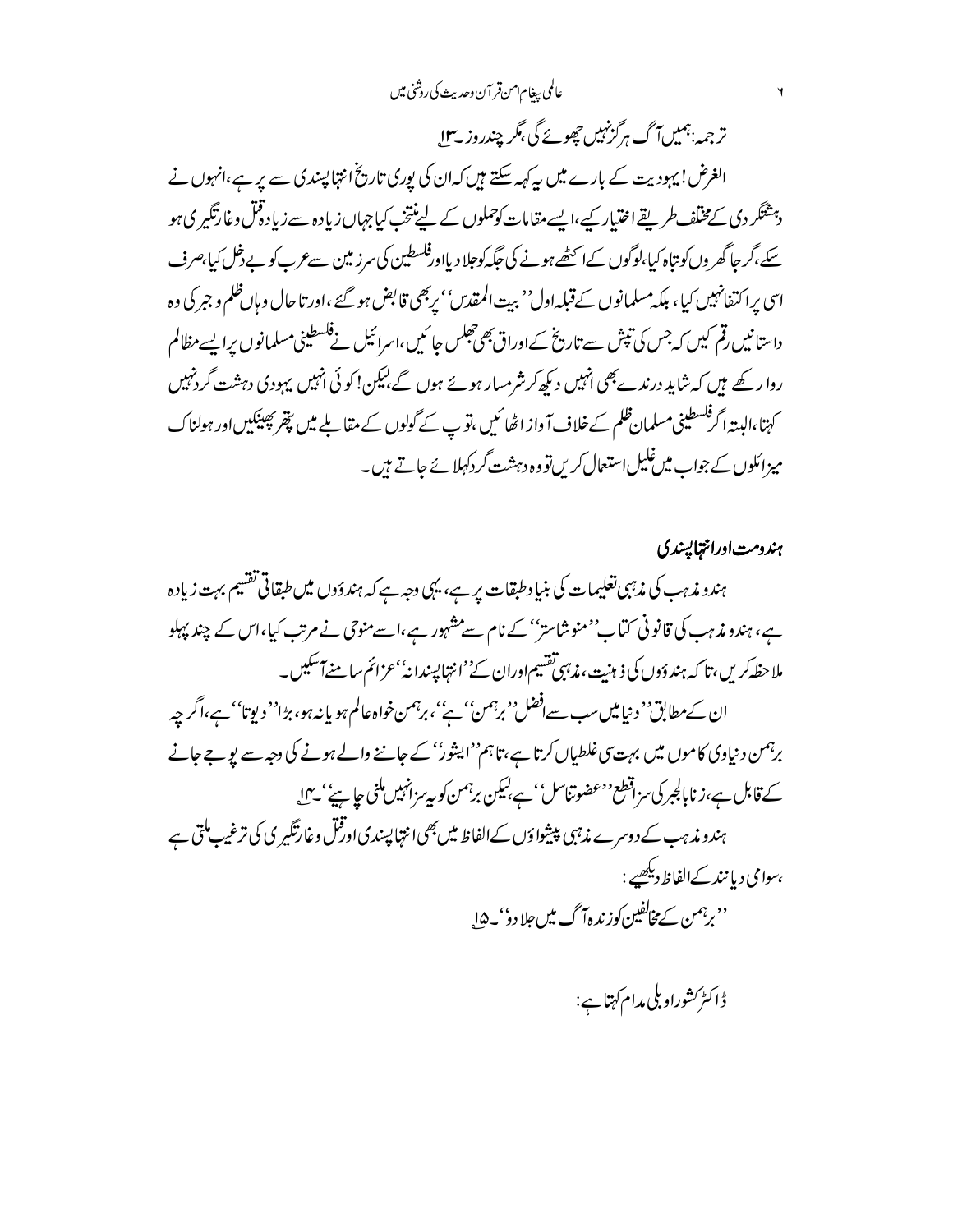يثة

ېدرالد ن

 $\angle$ 

ملاحظہ ﷺ!ان ہندوسور ماؤں کا حال،جن کی نظر میں چہرہ اورسر پرسنت نبوی سجانے والا'' آ تنگ وادی'' ہے، اور بھگوان کی یوجا کرنے والا بیڈ ت اور یوجاری د نیا کے امن کا ضامن ہے،حالانکہ ہندؤوں کےظلم وتشدد،عصبیت و بر بریت،امتیازی سلوک اورناانصافی کے زہر نے پورےانڈیا کوایا پچ کر دیا ہے،ہندوَوں کی تتم ظریفی کی بیرداستان صرف مسلمانوں کے ساتھ خاص نہیں، ہلکہ عیسائی اور سکھ بھی اس کی لپیٹ میں ہیں، یہی دجہ ہے کہ آج ممبئی سے لے کرکشمیرتک ظلم کی آندھیاں تھمنےکو تیارنہیں،اس کےعلاوہ حوا کی بیٹی کی عزت کا دامن بھی تارتار ہے،خصوصامسلم معاشرہ سےتعلق رکھنے والی ہماری مسلمان مائیں بہنیں کہ جن کی عزت جب سی ہندودحشی فوجی کی درندگی کا شکار ہوتی ہےتو وہ آج بھی محمہ بن قاسم کے نام لیواؤں کو پکارتی ہے،تقسیم ہند سے پہلےاور بعد سینکڑ وں ایسے واقعات ہیں کہ ایک مسلمان ماں ، بہن نے اپنی عصمت کی حفاظت کے لیےا پنے آپ کودر پا بنہراور کنویں کےحوالے کیا، یہی دجہ ہے کہ آج ہندومنتھر پی، جنتااور قانون کےمحافظین کی اس''عدم مساوات'' کے بنتیجے میں جگہ جگہ یور ےانڈ یامیںآ زادی کی تحریکیں زور پکڑ رہی ہیں۔

قبل ازاسلام عرب اورانتها پسندی بہ بات تومسلم ہے کہ قتل وغارتگیر کی کی پہلی س<sub>ٹر</sub>ھی''عدم برداشت'' ہے،عدم برداشت کی کہانی تخلیق آ دم سے شروع ہوتی ہے،جب اللہ جل شانہ نے اہلیس کو سجدہ کاحکم دیا تو انسان کا شرف اہلیس سے برداشت نہ ہوا،اور ابلیس نے عدم برداشت کااظہارانالفاظ سے کیا: ''میںاس سے بہتر ہوں''۔**0ا** ابلیس کےعدم برداشت کا پہلا باب ہائیل اور قائیل کےاختلاف سےشروع ہوتا ہے،جو بڑھتے بڑھتے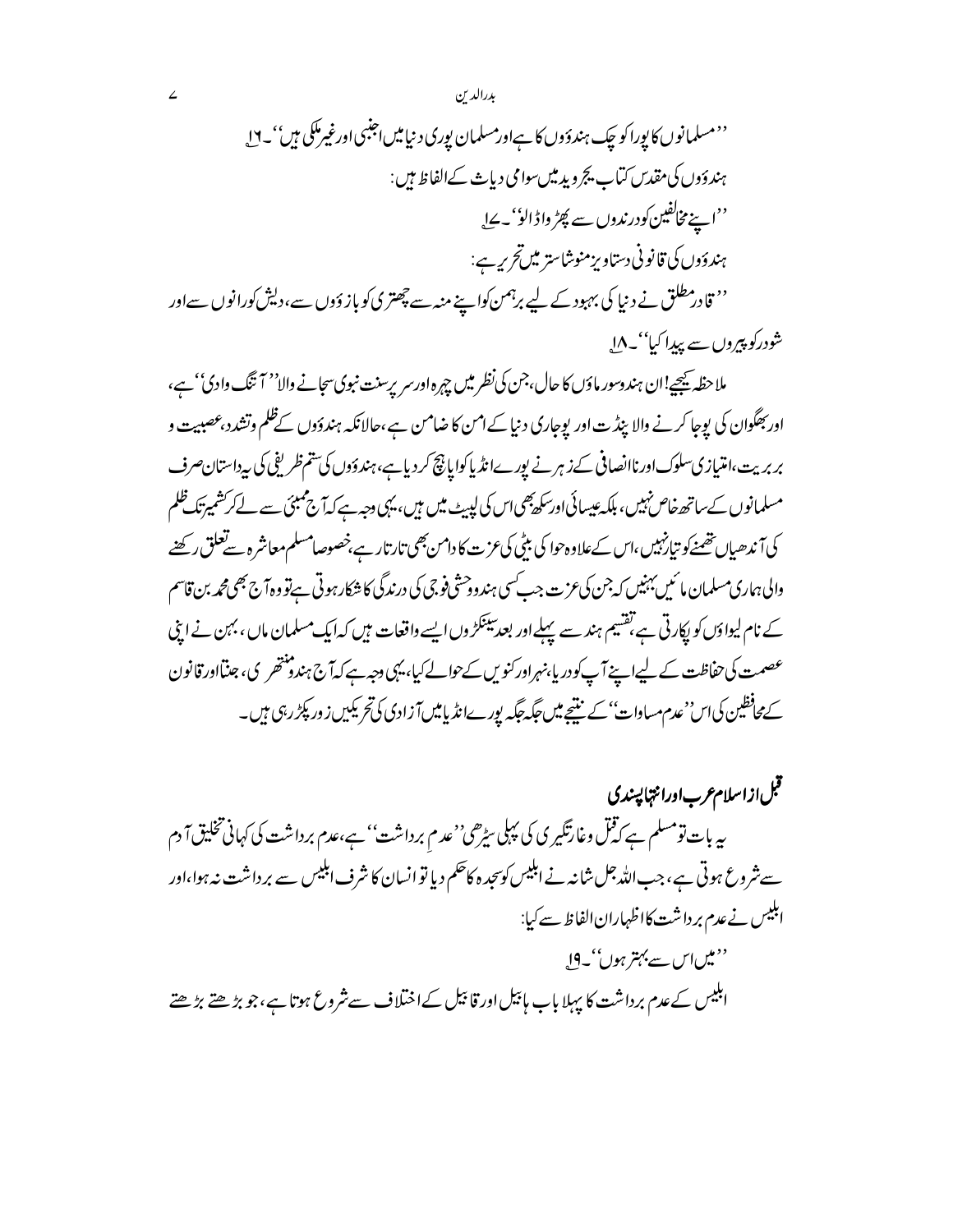سرز مین عرب تک پہنچیا ہے،اور وہاں بدامنی کی وہ فضا قائم کرتا ہے کہ جس کی دہشت سے یوری انسانبیت لرزائھی اور آ دمیت چخ آگھی۔ رسوم حامليت كامصنف ككھتا ہے: ''اسلام کی آ مداور بعثت نبوی ﷺ کے وقت قبل وغارتگیر کی اپنے عروج ریتھی ، مذہبی انتہا پسندی کےحوالے سےمشرکین مکہ کا پی<sup>ن</sup>ظر پیٹھا، چونکہ ہم ابرا تبیم علیپہالسلام کی اولا دیب<sub>یں</sub>،لہذ ادوسرے بنی نوع انسان ہمارے برابرنہبیں ہو سكتے''۔۲۰

دورِ حاملیت میں معمولی باتوں یژنل وغارتکیر ی شروع ہو جاتی ، جونسل درنسل جاری رہتی،وہ جنگ کواونٹ سےتشبیہ دیتے ، جوانقام لینے والا جانور ہے ، جب زمین پر بیٹھتا ہےنواپنے بوجھ سےاپنے نیچےآ نے والی ہر چیز کو چورار چورا کردیتا ہے،دورِ جاہلیت کی جنگیں اتنی زیادہ ہیں کہ جن کی تعداد بیان کرنے سے تاریخ بھی قاصر ہے بمعروف محقق ڈاکٹرعمرفر وخ لکھتے ہیں کہ:

''حاملیت کی جنگیں اتنی زیادہ ہیں کہ انہیں <sub>کس</sub>ی مخصوص زمانے کے ساتھ متعین نہیں کیا جا سکتا ،اس کی وجہ یہ بیان کرتے ہیں کہ؛عرب جاہلیت کی اقتصادی زندگی درحقیقت جنگوں کےگر دکھوُتتی ہےاور پیجنگیں بے در بےاور مىلسلەتقىن، يەr

ز مانه حاملیت کی ان خونریز ، وحشانه انسان دشمن جنگوں میں حربے''بسوں'' اور' عبس وذبیان'' کو مرکز کی حیثیت حاصل رہی ، بہ جنگ جالیس برس تک جاری رہی ،ایک عرب سر داراس کا نقشہ کھینچتے ہوئے کہتا ہے کہ: '' دونوں قبیلےمٹ گئے ،ماؤں نےا بنی اولا دیں کھودیں ،پنچ ینتیم ہو گئے ،آ نسوختگ نہیں ہوتے اور لاشیں فو نہیں کی جا تیں'' \_rr\_

اور پھران جنگوں میںصرف قمل وقال ہی نہیں ، بلکہ لاشوں کا بھی مثلہ کیا جا تا بمعروف محقق محمرشکری آلوی لکھتے ہیں کہ:

عرب شاع''امرألقیس'' نے اپنے والد''حجز'' کےانتقام کے جذبے کےتحت قاتلوں کے ناک ،کان کا ٹ ڈالے،آنکھوں میں گرم لوہے کی سلائیاں پھروادیں'' ی**۲**۳

قدیم عرب کے فتنہ وفساد قبل وغارتگیر ی، بدامنی و بدسلوکی اور جہالت وگمراہی کے سدّ باب کے لیےاللّٰہ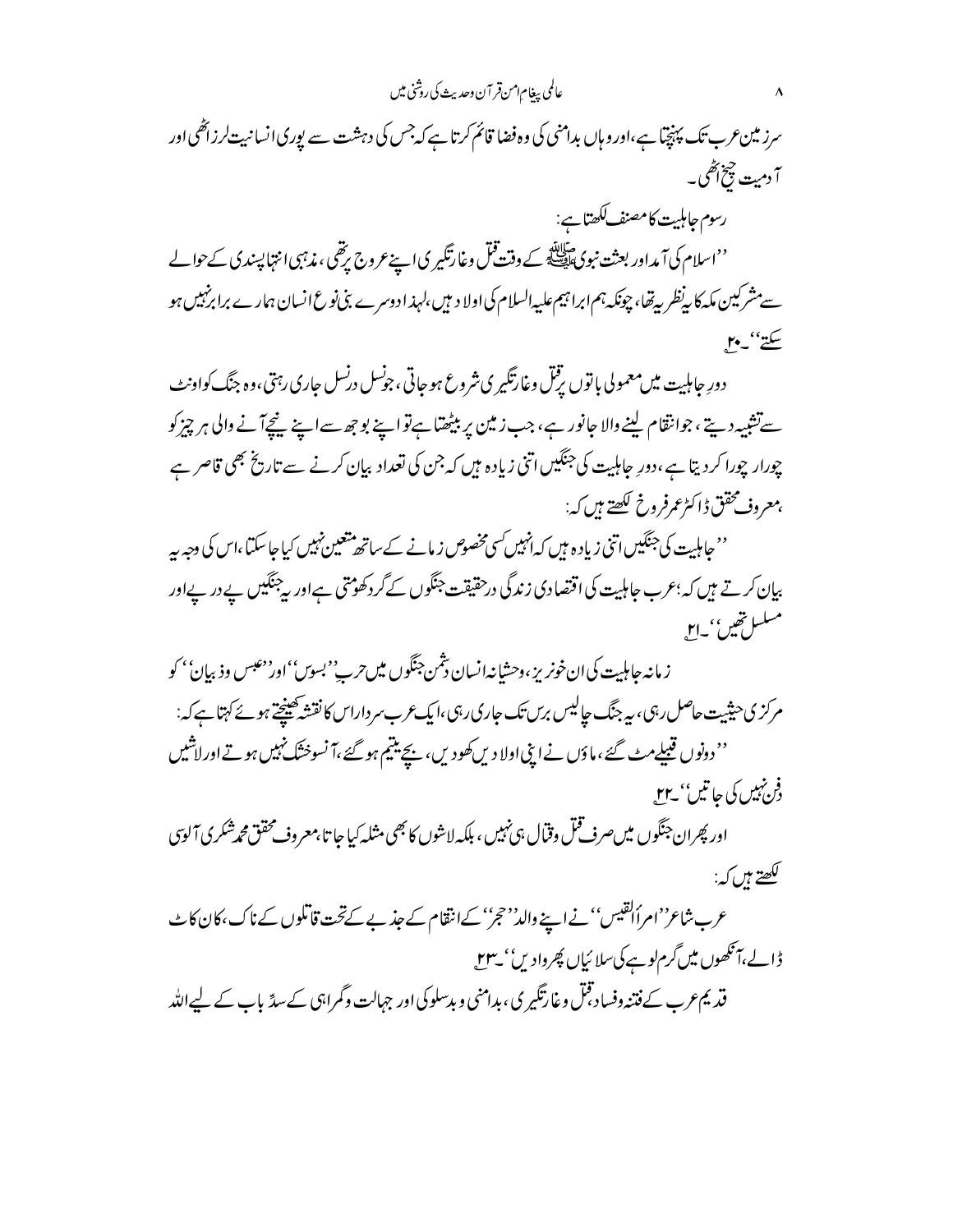اسلام كاپيغام امن اسلام سےقبل د نیااند حیری تھی ، ہرطرف ظلم و جبر کا دور دورہ تھا، یوری د نیا بدامنی و بےچینی سےلبریزتھی ، پسماندہ علاقے ہوں پاتر قی یا فتہ اورمہذب د نیا،روم وفر ہنگ ہو پاایران و ہندوستان،عجم کالالہ زارہو پاعرب کے صحرا کاور بگزار،سب بدامنی کی آگ کی لپہیٹ میں تھے،بہت سے مذہبی پیشواؤوںاورنظاماخلاق کے علمبر داروں نے اپنے اپنے طور پرامن ومحت کے گیت گائے،اوراپنے اخلاقی مواعظ سےاس آگ کوسرد کرنے کی کوشش کی ،جس کے خوشگوارنٽانج بھي سامنےآ ئے مگراس عالمي آتش فشاں کو پوري طرح حُصندانہيں کيا جائے،اسلام نے پہلی بارد نيا کوامن و محبت کا با قاعدہ درس دیااوراس کےسامنےایک پائیدارضابطہاخلاق پپش کیا،جس کانام ہی اسلام رکھا گیا،بعنی دائمی امن دسکون اورلا ز وال سلامتی کا مذہب، بیامتیاز دینا کے سی دوسرے مذہب کوحاصل نہیں ،اسلام نےمضبوط بنیاِ دوں یرامن وسکون کےایک نئے باب کا آغاز کیااور پوری علمی واخلا قی قوت اورقکری بلندی کےساتھ اسے وسعت دینے كى كوشش كى ، نتیجه به نكلا كه د نباییں امن وامان كار جحان پیدا ہوگیا،اور ہر طبقہا ہے اپنے طور پرسكون وراحت كى تلاش میں مگن ہو گیا،اور یقیناً بیرسب کچھ بڑی حد تک اسلام کی دَین ہے،اسلام کی تمام تعلیمات شفقت ومحبت اورحکمت ومصلحت پرمبنی ہیں،اسلام نے نہ صرف اپنوں سے محبت سکھائی ہے ، ہلکہ دشمنوں سے بھی <sup>حسن</sup> سلوک کاسبق دیا ہے؛ کیونکہ دراصل پیردین ہے،پی'' دین محبت''،جس میں قدم قدم پر خدا سے محبت،رسول سے محبت،مسلمانوں سے محبت، بوریاانسانیت سےمحبت، یہاں تک کہ خدا کی تمام مخلوقات سےمحبت کی تعلیم دی گئی ہے،ایمان کے بعداس دین میں جو چیز سب سے زیادہ محبوب ومطلوب ہے وہ'' عدل'' ہے،اور کفر کے بعد جو چیز سب سے زیادہ مذموم اور نا پسندیدہ ہےوہ''ظلم'' ہے،اس لیے بڑی حد تک مسلمانوں نے اپنی قوت وشوکت کےعہد میں اس کاعملی ثبوت دیا ہے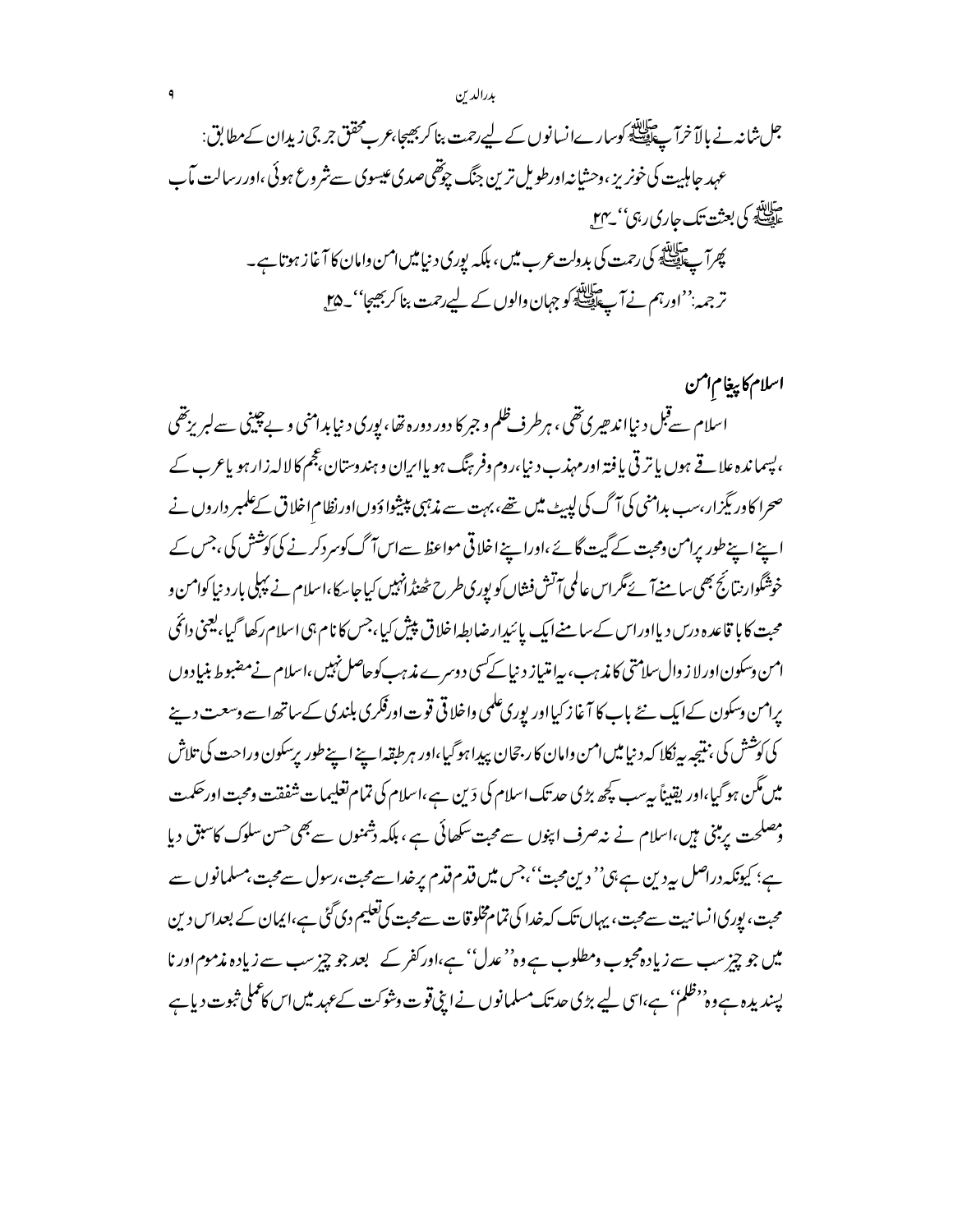عالمي بيغام امن قر آن وحديث كي روشني ميس

اور<sup>د د</sup>ظلم وجور'' سے اپنادامن بچایا ہے، ہلکہ بعض دفعہ سای<sup>سی کش</sup>کش میں ایسا تو ہوا ہے کہ خودمسلمانوں کےایک گروہ نے دوسر ئےگروہ پرزیادتی کی ہے،لیکن اس کی مثال شاذ ونادرہی ملے گی کہ انہوں نے غیرمسلم رعایا کےساتھ بدسلوکی کو روارکھا ہو؛اس لیےایک زمانہ تک بہت سی غیرمسلم آفلیتیں مسلمان حکومتوں کے زیرِسا بیرزندگی گزارتی رہی ہیںاور انہوں نے اس خطہ کوامن وآشقی اورعدل وانصاف کے اعتبار سے اپنے ہم مذہب حکمرانوں سے بھی زیادہ مامون ومحفوظ حكه تصوركيايه

عالمی پیغام امن میںقر آن کے راہنمااصول جس معاشرہ کا شیراز ہ امن بکھرتا ہے،اس کی پہلی زَ دانسانی جان پریژ ٹی ہے،قر آن کریم نے انسانی جان کو و.<br>وعظمت واحتر ام بخشا کهایک انسان نے فل کوساری انسانیت کافل قر اردیا بفر مان باری تعالی ہے: تر جمہ:اسی دجہ سے ہم نے بنی اسرائیل کے لیے بیچم جاری کیا کہ جوکوئی کسی توقل کرے، جب کہ بیقِل نہ کسی اور جان کا بدلہ لینے کے لیے ہواور نہ کسی کے زمین میں فساد پھیلانے کی دجہ سے ہوتو پوایہا ہے جیسے اس نے تمام

انسانوں تول کر دیا۔۲۶

مطلب ہے ہے کہ :ایک شخص کےخلاف قتل کا ہے جرم پوری انسانیت کےخلاف جرم ہے ؛ کیونکہ کوئی شخص قتل ناحق کاار نکاباسی وقت کرتا ہے جب اس کے دل سےانسان کی حرمت کااحساس مٹ جائے ،الیہی صورت میں اگر اس کےمفاد پاسرشت کا تقاضاہوگا تو وہ کسی اورکوبھی قُل کرنے سے دریغ نہیں کرےگااوراس طرح پوری انسا نبیت اس كى مجر مانەز ہنيت كى ز د ميں رہے گى۔ نيز! جب اس ذ ہنيت كا حلبن عام ہوجائے تو تمام انسان غيرمحفوظ ہوجاتے ہيں ، لہذاقل ناحق کاارتکاب حا ہےکسی کےخلاف کیا گیا ہو،تمامانسانوںکو یہ پنجھناحا ہے کہ بیہ جرم ہم سب کےخلاف کیا گیاہے۔

دوسری حَکِمْتِل ناحق کوقر آن کریم نے حرام قراردیا: ترجمہ:اورجس جان کواللہ نےحرمت عطا کی ہےاسے کسی برحق دجہ کے بغیرقل نیکروٹ' کے ل مطلب بيرہے کہ: جس شخص کا خون اللہ نے حرام کر دیا ہے،اس کے قتل سے اجتناب کرنا جا ہے،البیڈ محصن زانی ، قاتل کوقصاصاقل کرنااورم بڈرکوفل کرنے کی صورت اس سے مشتثی ہے ،اور بے وجہ قل کرنا چیسے مسلمان کا حرام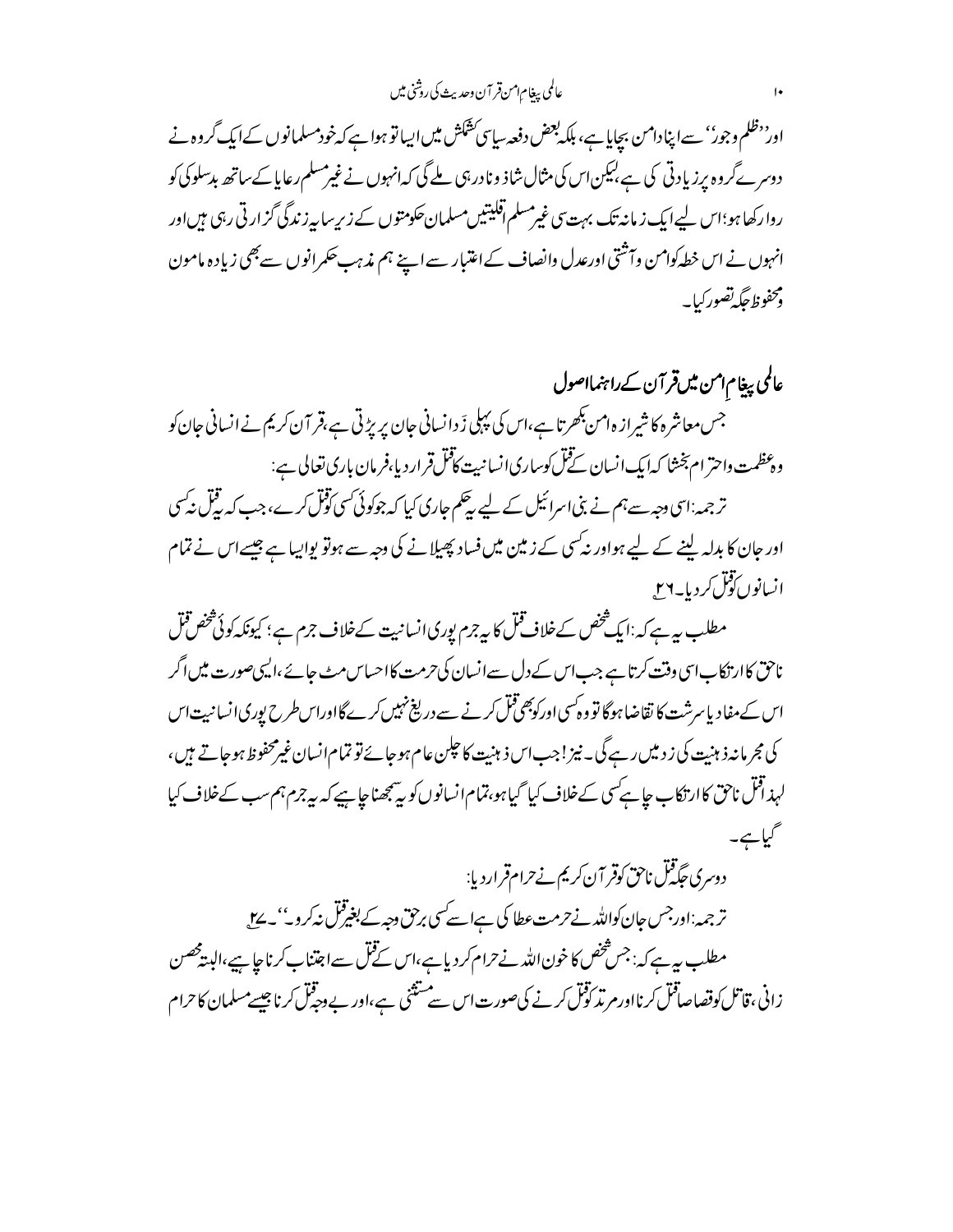ہے،اسی طرح اس غیرمسلم کاقل بھی ایسا ہی حرام ہے جوکسی اسلامی ملک میں اسلامی قوانین کا پابند ہوکرر ہتا ہو یا جس سے مسلمانوں کا معاہدہ ہواہو۔

د نیامیںانتہاپسندی اور دہشت گردی کے لیےد نیامیں قر آن کریم نے دوٹوک سزامقرر کی،ارشاد باری تعالی ہے: تر جمہ: جولوگ خدااوراس کے رسول سےلڑائی کرتے اور زمین میں فساد مجاتے پھرتے ہیں،ان کی سزا یہی ہے کہ انہیں قتل کر دیاجائے ،پاسو لی پر چڑھا دیاجائے پاان کے ہاتھ یاؤں مخالف سمتوں سے کاٹ ڈالے جا ئیں ،پا انہیں زمین سے دورکر دیا جائے، بیرتو دنیا میں ان کی رسوائی ہےاورآ خرت میں ان کے لیے زبردست عذاب يم' پہل

اسآ بیت کے ذیل میں مفتی تقی عثانی لکھتے ہیں کہ:

 $\div$ 

مفسرین اورفقہاءکااس بات برتقریبااتفاق ہےکہاسآ بیت میں ان لوگوں سےمراد وہ ڈاکو ہیں جواسلحہ کے ز وریرلوگوں کولوٹتے ہیں،ان کے بارے میں جو بہ کہا گیا ہے کہ وہ اللہ اوراس کے رسول سےلڑائی کرتے ہیں،اس کا مطلب ہیرہے کہ وہ ان کےقوا نبین کی بےحرمتی کرتے ہیں اوران کالوگوں سےلڑ نا گویاِاللہ اوراس کے رسول سے لڑناہے۔19

یوں تو دہشت گردی کی مخلف تعریفیں کی گئیں ہیں کہکن!اسلامی نقطہ نظر سے اس کی تعریف پیکی گئی ہے کہ : ہروہ کمل جوظلم یرینی اور مجر مانہ نوعیت کا ہو،جس کے نتیجہ میں فساداور بدامنی پیدا ہوتی ہووہ'' دہشت گردی'' ہے،خواہ بیہ عمل افراد کی جانب سے ہو یا جماعت یا حکومت کی جانب سے،اس طرح کے عمل کوقر آن نے فتنہٗ ،''فسادُ'اور <sup>د د</sup>محاربۃ اللّٰہ'' سےتعبیر کیا ہے،قر آن نےمشرکین *عر*ب کےاس *طر*ح کے دہشت گردانہ عمل کوفتنہ کہااور د نیاوالوں پر واضح كرديا كه:''الفتنة أ كبرمن القتل'' كه''فتنهُ'قتل سے بھی بڑھ کر ہے۔

اس آفاقی تصور کی بنا پرقر آن کریم مسلمانوں کوامن کا سب سے زیاد ہلمبر دارقر اردیتا ہے،ارشاد باری تعالی

ترجمہ:اگرتمہارے پاسکوئی علم ہےتو بتاؤ کہ ہم دونوںفر یقوں میں سےکون بےخوف رہنے کا زیادہ مشخق ہے؟ (حقیقت تو بیہ ہے کہ ) جولوگ ایمان لےآئے ہیں اورانہوں نے اپنے ایمان کے ساتھ کسی ظلم کا شائبہ بھی آنے نہیں دیا،امن اور چین تو بس انہیں کاحق ہےاوروہی ہیں جو شجیح راست پر پہنچ چکے ہیں''۔ مبی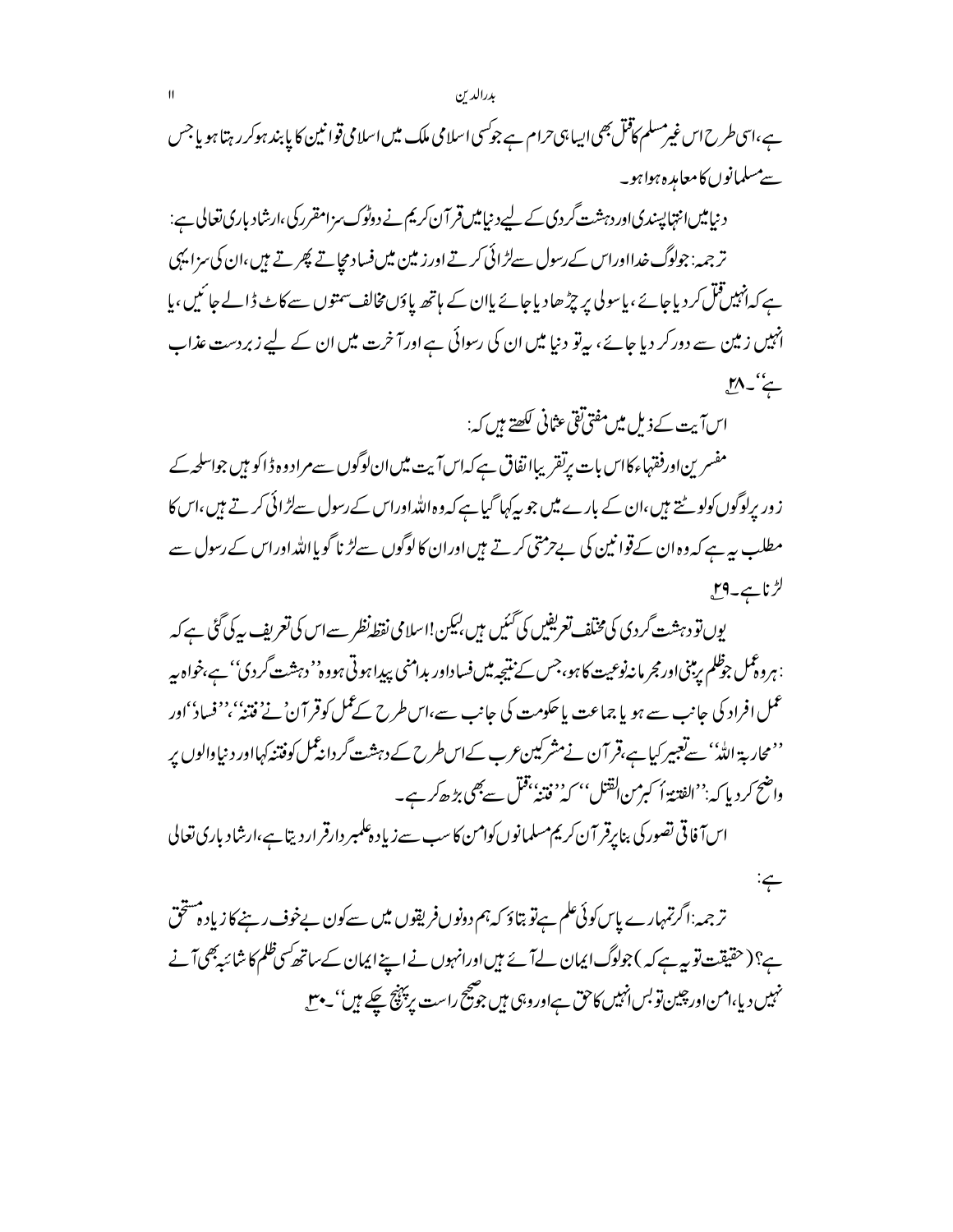عالمي ببغام امن قر آن وحديث كي روشني ميس

لفظ<sup>ود</sup> فریقین' سےمراد :مشرکیین اورموحد <sup>ب</sup>ین بیں،حبیبا کہ معارف القرآن میں ککھا ہے۔اس قر آن کریم نےقتل وغارتگیر ی اورخونر پز پی کےعلاوہ فتنہانگیز پی ، دہشت گردی اورجھوٹی افواہوں کی گرم بإزارى كوبھى تخت ناپسندقرارد پاہے،وہاسے جارحانہاوروحشا بنگمل قرارديتا ہے: ترجمہ:زمین میںاصلاح(امن)کے بعدفساد بریامت کرو' ۲۳۔ ''الله تعالى فساديوں کو پسندنہيں فرماتے'' يہ ۳۳۔

مطلب یہ ہے کہ جس طرح شریعت قرآن نے زمین پر باطنی فساد(شرک،بدعات وخرافات اور نواہی )کے درواز ے بند کیے ہیں اسی طرح ظاہری فسادکوبھی منع فرمایا، چوری ،ڈا کہ قبل اورانتہا پپندی کے تمام طر تقے دنیا میں ظاہری اور باطنی ہرطرح کا فساد زمین میں پیدا کرتے ہیں ؛اس لیےان چیز وں پرخصوصیت سے یا بندیاںاورسخت مزائنیں مقررفر مائیں۔

امن ایک بہت بڑی نعمت ہے،قر آن نے اسےعطیہ الٰہی کےطور پرذ کرفر مایا:

ترجمہ:اہل قریش کواس گھر کے رب کی عبادت کرنی جاہیے،جس رب نے انہیں بھوک سے بچایا،کھانا کھلایا اورخوف وہراس سےامن دیا'' پہنل

آپ سالئے کی بعثت سے قبل *عر*ب میں قبل وغارتکیر کی کا باز ارگرم تھا،حبیبا کہ آپ نے کچچپل سطور میں ملاحظہ فر مایا، جاہلیت کے زمانے میں جب کوئی شخص آ زادی اورامن کے ساتھ سفرنہیں کرسکتا تھا،اس وقت قبیلہ قریش کے لوگ امن وامان سے سر دی اورگرمی دونوں موسموں میں تجارتی سفر کیا کرتے تھے؛اس لیے کہ قریش کا قنبیلہ بہت اللہ کی خدمت کی دجہ سے بور بےعرب میں معزز تھا،ان آیات میں اللہ تعالی''امن'' کی اسی نعمت کو یا دولا رہے ہیں کہ: قریش کوعرب میں جوعزت اورامن وسکون حاصل ہے، بیرسب کچھ بیت اللہ کی برکت سے ہے،لہذ انہیں جاہیے کہ امن و امان کی اس نعمت کے بدلےاس گھرکے ما لک (اللہ جل شانہ ) کی عبادت کرنی جاہیے۔ قر آن کریم میں امن کی اہمیت کاانداز ہاس بات سے لگایا جاسکتا ہے کہ پیغمبر ایس کی جائے ولا دت کو( حرم

مکه ) کوگہوارہ1منقراردیا،ارشادباری تعالی ہے: ترجمہ:اور جواس میں داخل ہوتا ہےامن یاجا تائے' کے لاس

بیغام امن میں احادیث مبارکہ کے رہنمااصول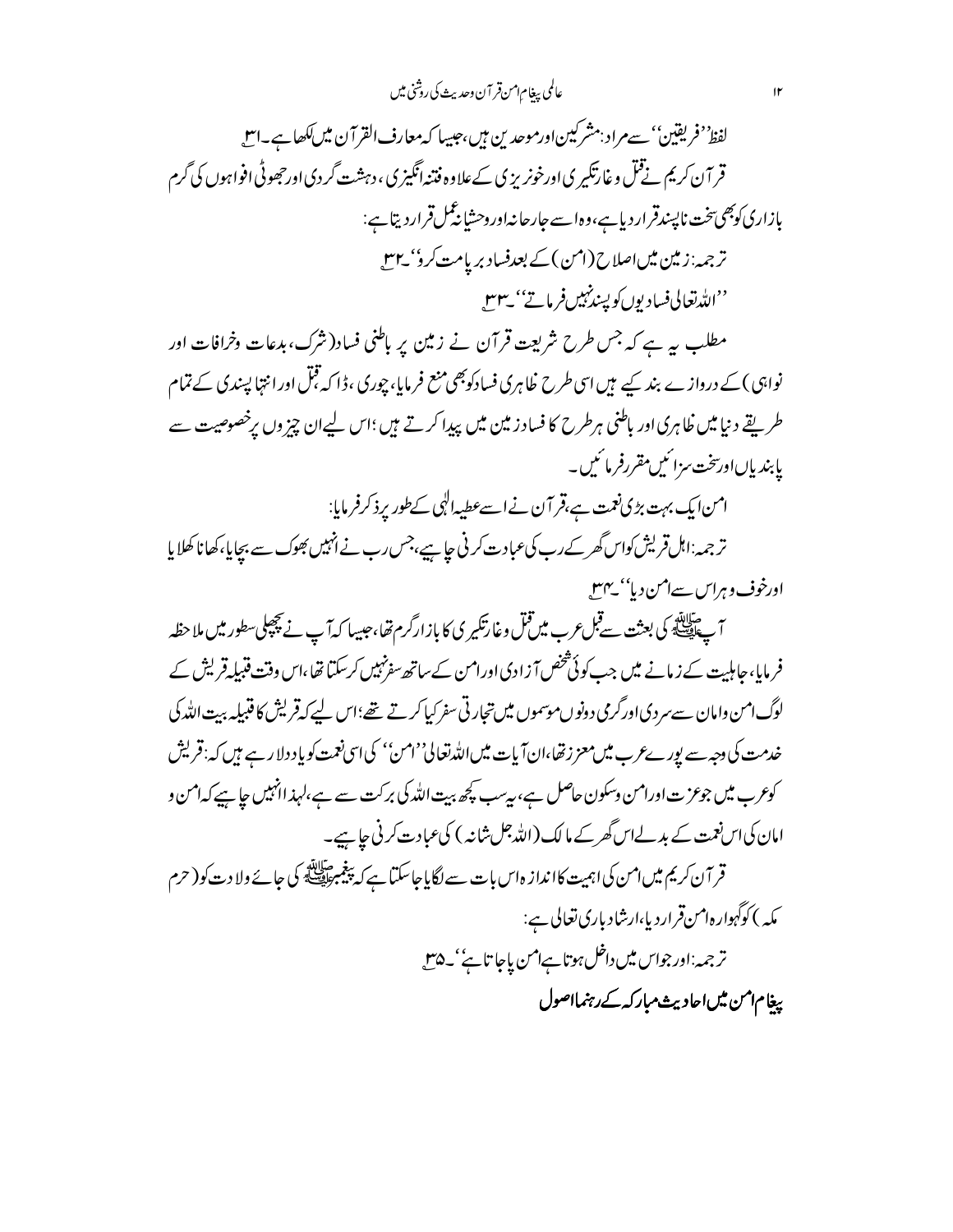احادیث مبارکہ میں بھی زمین میں امن وامان برقرار رکھنے کےسلسلے میں متعدد ہدایات موجود ہیں،، مثلا:رسول الدَّه الصَّلِيَّة نے صاحب ایمان کی سہ علامت قرار دی ہے کہ اس سے کسی مسلمان کو بلا وجہ تکلیف نہ پہنچ، حضرت ابو ہر برہ رضی اللہ کی روایت ہے کہ آ پے ایک نے فرمایا: تر جمہ:مسلمان وہ ہیں کہ جس کے ہاتھ اورز بان سے دوسرےمسلمان محفوظ رہیں''۔ ۲ س بیرحدیث مذہب کافرق کیے بغیر ہرانسان کوشامل ہے،خواہ اس کاتعلق *کسی بھی مذہب اور دین سے ہو*؛اس لیے کہ اللہ تعالی نے انسان کومعزز بنایا ہےاس کی تکریم کی ہےاوراس کے دین، جان، مال اورعزت وآبر ویں اس کے حقوق کی حفاظت کی ہے، یقیناً! مذہب اسلام نے انسان کے تمام حقوق کی حفاظت کی ہے،خواہ اس کا دین یا مذہب <u>کچھ</u>یجی ہو،اسی *طرح اسلام نے کس*ی انسان پر ہرقسم کےظلم وزیادتی کوحرامقرار دیاہے، کیونکہ ظلم خودا بنی ذات میں ایک جنایت یا جرم ہے ،جسے کوئی دین یا کوئی آسانی مذہب صحیح نہیں سمجھتا، یہی وجہ ہے کہ احادیث مبارکہ میں س حيالة.<br>أحقاق في في المستنب بن الكيد فرمائي: ترجمہ ظلم سے بچو، بےشک ظلم قیامت کےاندھیروں میں سے ہے۔ پہل لغت میںظم کامعنی'' تاریک'' ہے،جس کی تاریکی بظاہر دنیوی آنکھوں سے یوشیدہ ہے،البتہ قیامت کے دن وہ اپنی اصلی پئیت میں ظاہر ہوگااوراس وقت وہ ظالم کے جنت جانے کی راہ میں رکاوٹ پیدا کرےگا؛اس لیے ہر انسان کومالی وجانی ظلم سے دریغ کرناجا ہیے۔ مندرجہ بالا دونوںاحادیث سے بیہ بات واضح ہوجاتی ہےکہ:اسلام ایک عادلا نہ،منصفانہ دین ہے، بیردین اخوت و بھائی جارگی،اتحادوا تفاق کاسبق دیتا ہے۔صاحب حق کواس کاحق دلاتا ہے، بہ دین ظلم وزیادتی اور باہمی اختلافات كونا پسندكرتا ہےتا كەدىنياميں امن وامان چيين وسكون كاماحول اور سي قسم كافتنه وفساداور بگا ڑ نہ ہو۔ ہتھیاراٹھانے والے کے بارے میں ارشادفر مایا: تر جمہ: جس نے ہم یرہتھیا راٹھایا،وہ ہم میں سےنہیں۔ <sub>پ</sub>ہیں مذکورہ حدیث میں بلا دجہ ہتھیاراٹھانے والےکواللہ کے نبیﷺنے ابنی امت سے خارج قرار دیا ہے ؛ کیونکہ کسی بے گناہ پر پتھیارتا نے سے بھی انتہا پسندی کے بہت سے مفاسدجنم لیتے ہیں ،مثلا:موجودہ دور میں ڈا کہ ز نی اورلوٹ مار کے طریقہ وار دات میں سے یہی ہے کہ اسلحہ کے بل بوتے دوسرے کے جان ومال اورعز ت وآ بروکو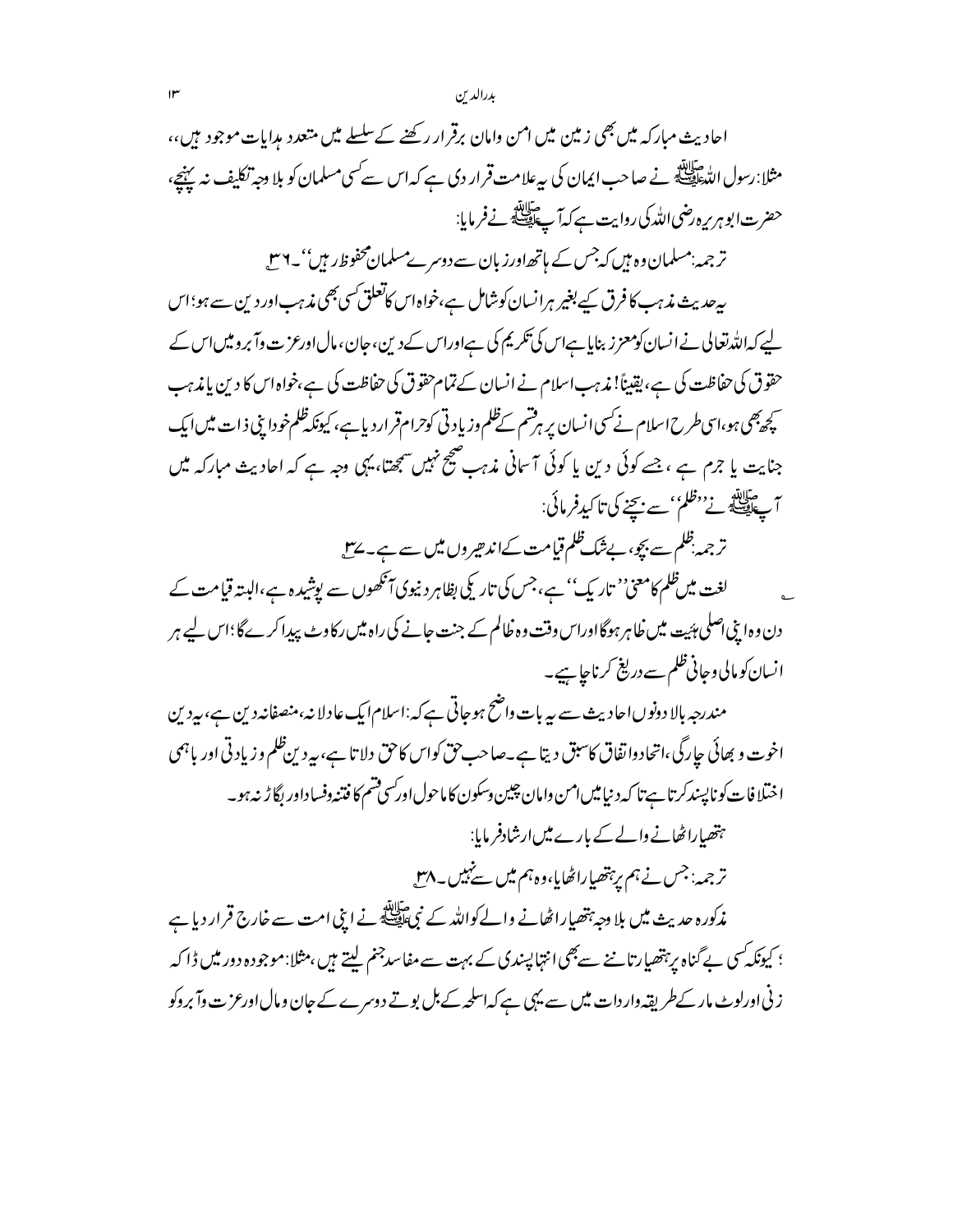عالمي بيغام امن قر آن وحديث كي روشني ميں یامال کیاجا تا ہے؛ یہی دجہ ہے کہ اللہ کے نبیﷺ نے بلا دجہ اسلحہ اٹھانے والےکواس کڑی دعید کامشخق تھٰہرایا۔ انتہاپسندروبہ رکھنےوالےافراد کے بارے میںفرمایا: تر جمہ: بڑے گناہوں میں سے ہیہ ہے کہ:اللہ کےساتھ شرک کرنا،انسان کافل کرنا،والدین کی نافر مانی کرنا اورجھوٹ بولنا''۔4میں

كاش!مندرجه بإلا حديث يراگرمسلمان عمل پيرا ہوتے تو معاشر ہ س قدر امن وسكون اورخوشحالي كا گہوارا بنتي

غیرمسلم نےقل ناحق سے متعلق ارشادفر مایا: تر جمہ: جس نے کسی ذمی توٹل کیا،وہ جنت کی خوشبونہیں پائے گا،اور بے شک جنت کی خوشبو حیالیس سال کی میافت سےآتی ہے' یہیں

ملاحظہ فر ماپئے! ندہب اسلام میں کس قدر کشاد گی ہے کہ جس نےصرف مسلمان ہی کی نہیں بلکہ غیرمسلم ( ذ می ) کی جان ، مال اورعز ت وآ بروکا خیال رکھا،اوران کے قاتل کو جنت کی مہک سے بھی محروم ہونے کی وعید سنائی ، یقیناً! د نیامیں اسلام ہی وہ واحد مذہب ہے جوامن کا داعی ہےاور بیغام امن میں اپنوں اورغیر وں دونوں کےحقوق کی رعايت رکھتاہے۔

> مۇس ئےقل ناحق سے تتعلق ارشادفر مایا: ترجمہ:اللہ کےنزدیک دنیا کاخاتمہ زیادہ ہلکاہے،کسی موس کےفل سے''۔اس دوسری جگه ارشادفر مایا:

تر جمہ: جس نے ہماری نماز پڑھی،ہمارے قبلے کی طرف رخ کیا،اور ہماراذ بیچہ کھایا،تو وہ وہی مسلمان ہے جس کے لیےاللہ اوراس کے رسول کا ذمہ ہے،تواللہ کے ذمہ میں خیانت مت کرو' ہے۔ ايك موقع رقنل ناحق كي مذمت ان الفاظ مين بيان كي:

تر جمہ:حضرت عبداللہ رضی اللہ عنہ سے روایت ہے کہ رسول اللہﷺ نے ارشادفر مایا: قیامت کے دن لوگوں کے درمیان جوسب سے پہلا فیصلہ کیاجائے گا،وہ خون کرنے کے بارے میں ہوگا'' بے میں مندرجہ بالا احادیث میں مذہب اسلام کا بیاسلوب نہایت لطیف طریقہ پر ذئنی انقلاب پیدا کرنے والا ہے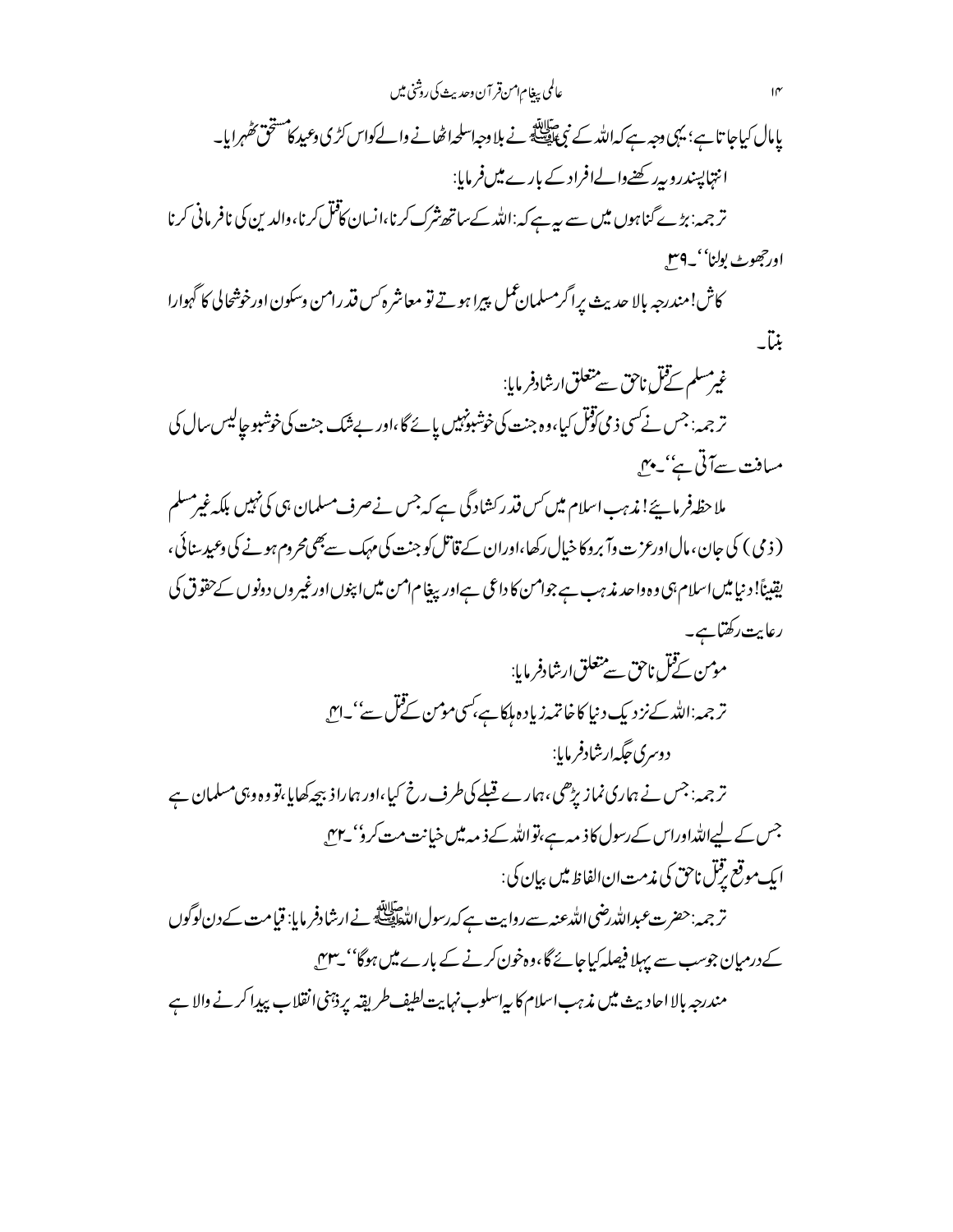کہ: جس نے دنیا کی تعزیرات کی کتابوں کی طرح صرف جرم وسزا کے بیان پراکتفانہیں کیا، بلکہ ہر جرم وسزا کے ساتھ خوف خدا کو پیش کر کےانسان کارخ ایک ایسے عالم کی طرف موڑ دیا ہے،جس کا تصورا سے ہر جرم سے پاک کر دیتا ہے۔

اسلام کی اعتدال پسندی اورنرم گوشی ارشاد نبوی ساللہ<br>ارشاد نبوی افضاء ہے: تر جمہ: بےشک اللہ تعالی نرمی کرنے والا ہےاورنرمی کو پسند کرتا ہے۔ پہلی اسلام ایک عالمگیر مذہب ہے،جوحقوق اللہ سے لےکرحقوق العباد تک ہرکام میںخواہ وہ عبادت کےطور پر ہو یار یاضت کےطور پراعتدال پسندی کا درس دیتا ہےاور نرم گوثنی ( جوکہاسلام کا شیوہ ہے ) کی پورےمعاشر ےکو تلقین کرتا ہے،قر آن کریم اوراحادیث نبوںیہ کی لاتعدادآبات واحادیث میںعفوو درگز رکا جا بجا ثبوت ملتا ہے،اسی طرح معاملات میں بھی تخی کے بحائے نرمی کاحکم ملتا ہے۔ اعتدال پسندی کاایک نمونہ صلح حدیدیہ ہے،قر آن کریم اس صلح کوفتح مبین سے پادکرتا ہے،ارشاد باری تعالی

ترجمہ: (اسے پیغمبر!)یقین جانو،ہم نے تہہیں کھلی ہوئی فتح عطا کر دی ہے''۔۵س يقيناً!صلح حديد يه رسول اللَّه كه من يني وسياسي بصيرت اوراعتدال پسندي كانمونه ہے صلح حديد يبسيشر كين مكه كي ایک ایپی قوم سے تھی، جو بیس برس کے عرصہ سے مسلمانوں برظلم و جبر کے پہاڑ تو ڑ رہی تھی،اس کے باوجود''معاہدہ حدیدیہٗ' رِنظرڈالنے سے محسوس ہوگا کہ نبیﷺ نے ہاہمی رواداری کوفروغ دےکر جنگ سےگریز کیا،بظاہر صلح حدید۔ كى شرا ئط مسلمانوں كے خلاف تھى ، گر نبى كريم تالله بہ نے ان شرا ئط كوقبول كرليااور تاريخ شامد ہے كہ: ان گڑى شرا ئط كو قبول کرنے کےصلہ میں ہی مسلمانوں کو بیٹخ مبین'' کی نوید سائی گئی ۔

اسلام د نیا کاوہ داحد مذہب ہےجس نےعلی الاعلان کہا کہ مذہب کےمعاملے میں کوئی جمر وزبردسی نہیں، ارشاد باري تعالى ہے: ترجمہ: دین میں کوئی جرنہیں''۔ ۲۴

د دسري جگه ارشادفر مايا:

 $\div$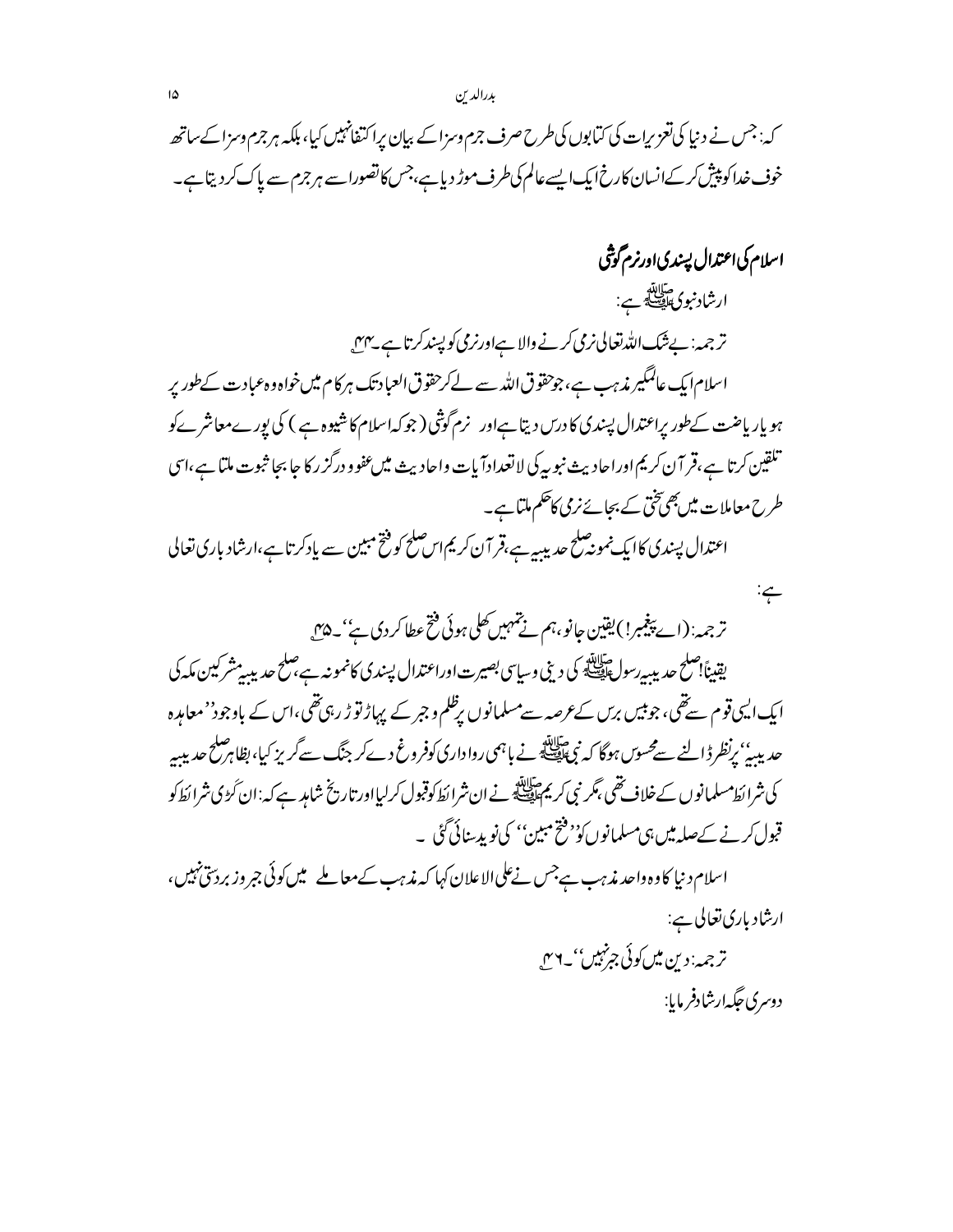## عالمي بيغام امن قر آن وحديث كي روشني ميں

جوجا ہےایمان لائےاور جوجا ہے کفراختیارکر نے'۔ سے ان دونوں آیات سے یہ بات ثابت ہوگئی کہاسلام تکوار سے نہیں، بلکہا بنی آ فاقیت اور وسعت ظر فی کے بل بوتے پوری دنیا میں پھیل گیا،لہذاان آیات سےمغربی مستشرقین کےاعتراض کا بھی خاتمہ ہوتا ہے ، کہ ان کے بقول:اسلام اخلاق سےنہیں، ہلکہ تلوار سے پھیلا ہے۔ صبر وبرداشت تجل ورواداری اسلام کاطر ہ**امتیاز ہے،ارشاد باری تعالی ہے:** تر جمہ:ان داقعات کے بعداللہ کی رحمت ہی تھی ،جس کی بنا پر (اے پیغمبر!)تم نے ان لوگوں سے نرمی کا برتاؤ كيا،اگرتم تخت مزاج اورسخت دل والے ہوتے تو پیمبہارےآس پاس سے ہٹ کرتتز بتر ہوجاتے''۔ ^" مندرجہ بالاآ بیت رتعلیم دیتی ہے کہ: ہرانسان کی ہہ ذ مہ داری ہے کہ دونختی سے کام نہ لے،اگر کسی سےاس کے متعلق ایذ اءکی کوئی چیز صادر ہوجائے توانقام کےدرپے نہ ہو، بلکہ عفوودرگز رکامعاملہ کرےاورلوگوں کی خطاؤں کی وجہ سےان کی خیرخواہی نہ چھوڑے، نیز! ظاہری معاملات میں لوگوں کے ساتھ حسن سلوک کا معاملہ کرے، جب ہر شخص انءغات سے متصف ہوگیا تو''عالمی بیغام1من'' کاجو ہرخود بخو دحاصل ہوجائے گا۔ اللہ تعالیٰ ہمیں ان قرآنی مدایات پڑ کس پیراہونے کی تو فیق عطافر مائے ،آمین ۔

حواله جات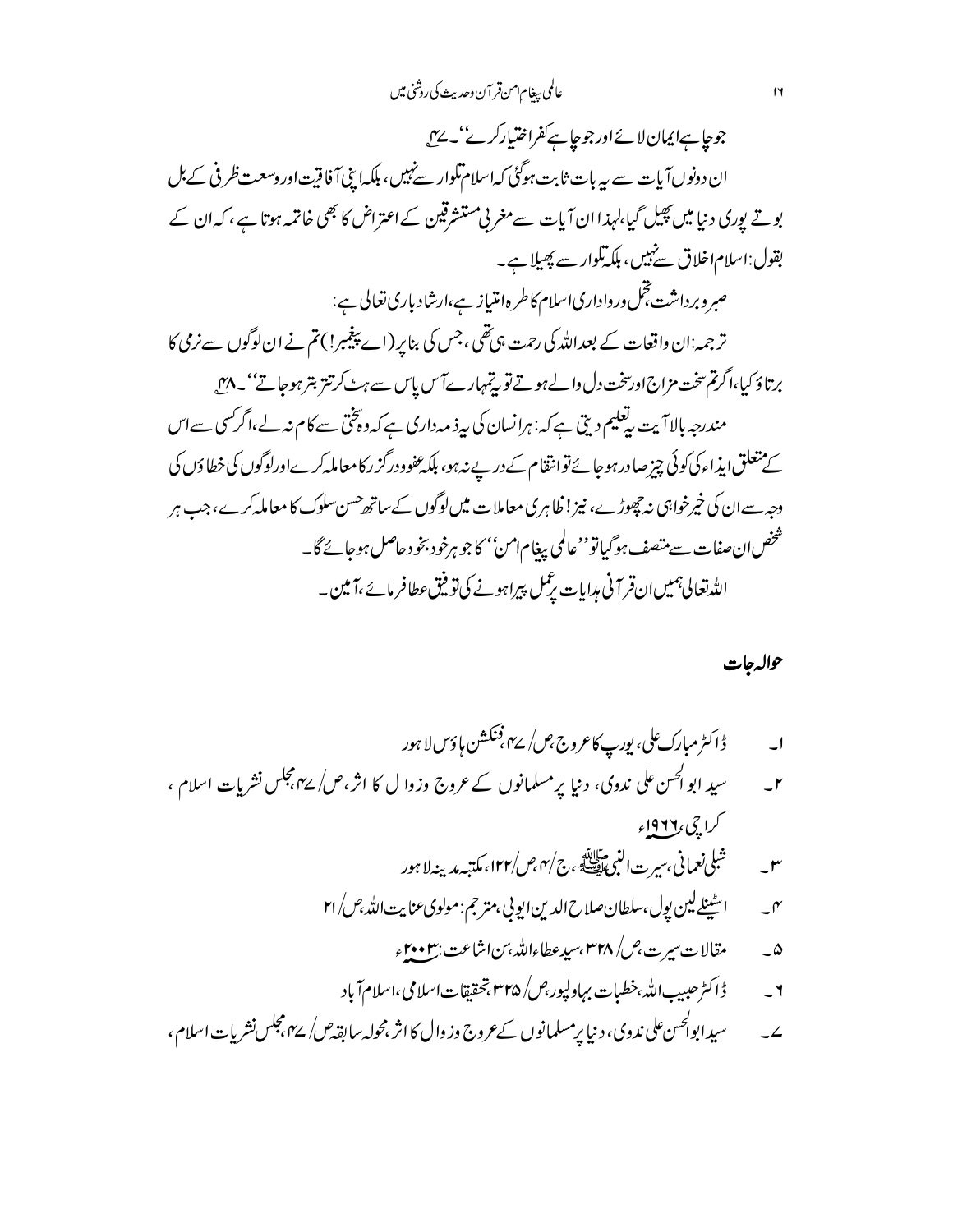- کراچی <u>۱۹۲</u>۲ء سورة البقره ،آيت نمبر :۲۱  $\overline{\Lambda}$ سورة آلءُ ان،آيت نمبر :۲۱  $-9$ عثاني بمفتى محمدٌّ شفيع عثاني ،معارف القرآن ،سورة آل عمران ،آيت نمبر :٢١، ج/٢،ص/ ٢٠،اادارة المعارف ،  $\overline{\phantom{a}}$ کراچی مئی۴۸۴
	- سورة المائده،آيت نمبر : ١٨  $-11$
- عثاني مفتى محرشفيع عثاني ،معارف القرآن ،سورة آل عمران ،آيت نمبر :٢١ مجوله سابقه ،ج/٢ من/ ٢٠ ،اادارة  $-Ir$ المعارف،كراچي بمئي ۱۹۸۴ء
	- ١٣\_ مسعورة البقرة ،آيت نمبر:٨٠
	- منوشاستري باكر/٩،٨ منتر :٢١٢،٢٦٢،٢٣٣ ،٢١٢،٢  $-I^{\prime\prime}$
	- چو مېږري غلام رسول، مذا به په عالم کا نقابلي مطالعه ،ص/ ۴۰۵،علمي کتب خانه لا ہور ،و ۱۹۸ ء  $-10$ 
		- منشی *عبدالرح*لن بقمیریا کستان اورعل<sub>ا نے ریانی *جس\۲۴،اد*ار ہ $\iota$ امیات لا ہور</sub>  $-14$ 
			- يج ويدبنتر : ١٩،١٦،١٩  $\overline{\phantom{a}}$   $\overline{\phantom{a}}$
			- ۱۸\_\_\_\_\_منوشاستري باباول بمنتر :ا۳
			- ا۔ سورۃص،آیت نمبر: ۷ سے
			-
			- عمرفر وخ،تاريخ الجامليه *عن\ ۸۹،دارالعلم* بيروت  $-r1$
- سپډابوالحس علي ندوي، د نيا پرمسلمانوں کےعروج وز وال کااثر مجوله سابقہ،ص/۴ ےمجلس نشر بات اسلام ،  $-rr$ کراچی د۱۹۲ اء
- محمه شکري آلوي، بلوغ الادب في احوال العرب، ج/٣،ص/٣٩١، مترجم : پيرمحمه حسن، مزي اردو بورڈ  $-rr$ لا ہور،ڪ191ء
	- جرجي زيدان ،تاريخ الا دب العرب قبل الإسلام ،ص/٣۵٣، قاهره، ١٩٥٤ء  $-rr$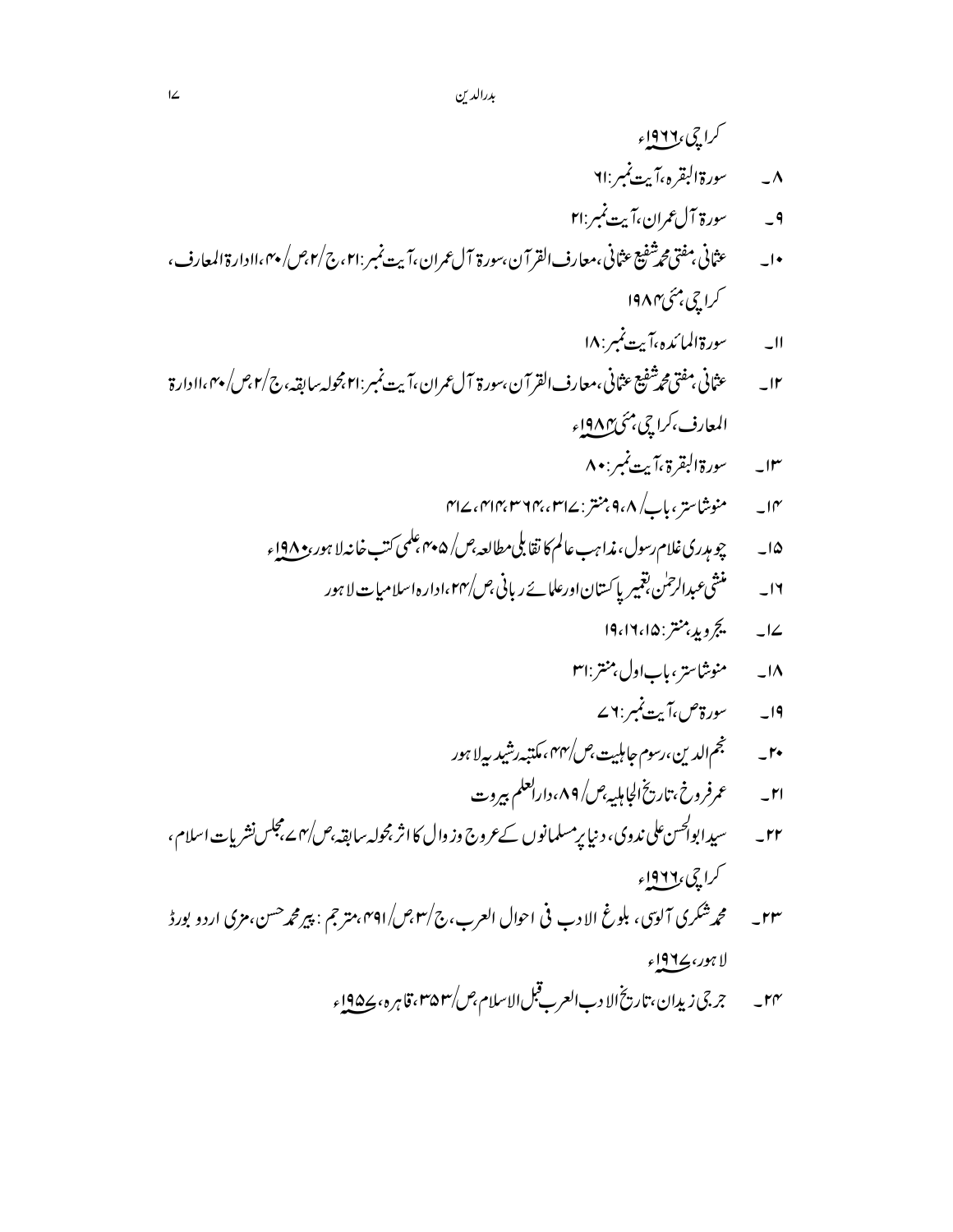#### عالمي بيغام امن قر آن وحديث كي روشني ميں

سورة الانبياء،آيت نمبر : ٤-١  $-10$ 

 $\overline{1\Lambda}$ 

- سورة المائده ،آيت نمير : ٣٢  $-rr$
- سورة الانعام،آيت نمبر :ا۱۵  $-12$
- سورة المائدة ،آبت نمير :۳۳  $-1<sup>n</sup>$
- عثاني مفتى تقى عثاني ،آسان ترجمه *عن\ ٢٢*٨، مكتبه معارف القرآن ،كراچى مئى <u>اا و</u>٢  $-rq$ 
	- سورة الانعام،آيت نمبر:٨٢،٨١  $-r^*$
- معارف القرآن،سورة آل عمران،آيت نمبر :٢١،ج/٣،ج/ ٨ ٢٣،اادارة المعارف،كراچي،مئي ١٩٨٢ء  $-r$ 
	- ٣٢ \_ الاعراف،آيت نمبر :٥٦
	- سورة القصص ،آيت نمبر : ٤٧  $-rr$
	- سورة قريش،آيت نمبر بهه ۵،۴  $-rr$
	- ۳۵\_\_\_\_*سور*ة آل£ران،آيت *نمبر*:۲۷
	- مولا ناعبدالرزاق،شرح صحیح بخاری،ج/امِس/ ۳۶، مکتبه رحمانیه لا ہور  $-14$
	- غلام رسول سعیدی،شرح صحیح مسلم، ج/ ے،ص/ ۱۵۶،مکتبہ فریدی بک اسٹال لاہور  $-r<sub>2</sub>$
	- ابن حجرعسقلانی، فتح الباری شرح صحیح ابنجاری، ج/ ۸،ص/۲۳۲، مکتبه حقانیه، بیثاور  $-r\lambda$
	- غلام رسول سعیدی،شرح صحیح مسلم،محوله سابقه ج/ا،ص/۴۲ ۵،مکتبه فریدی بک اسٹال لا ہور  $-rq$
	- ابن حجرعسقلاني، فتح الباري شرح صحيح ابنجاري مجوله سابقه، ج/۴ مهر/۴۴ ، مكتبه حقانيه، بيثاور  $-\gamma$
	- ابوعبدالله محمد بن يزيدالقرزديني،شرح سنن ابن ماجه، ج/امِس/ ٢١٦، دارالمعرفه بيروت، 199⁄9ء  $-\infty$ 
		- مشكوة المصابيح ،كتاب الإيمان،ج/ا،ص/١٢،قد يمي كتب خانه كراجي  $-rr$
		- ابن حجرعسقلاني، فتح الباري شرح صحيح ابنجاري مجوله سابقه ج/ ۴٫۸ ص/ ۵ ، مكتبه حقانيهِ، بيثاور  $-rr$
		- غلام رسول سعیدی،شرح صحیح مسلم،محولہ سابقہ،ج / ے مِس/ ۱۵۶،ملتبہ فریدی بِک اسٹال لا ہور  $-rr$ سورة الفتح،آيت نمبر :ا  $-r\omega$ 
			-
			- سورة الكهف،آيت نمبر :٢٩  $-\gamma$